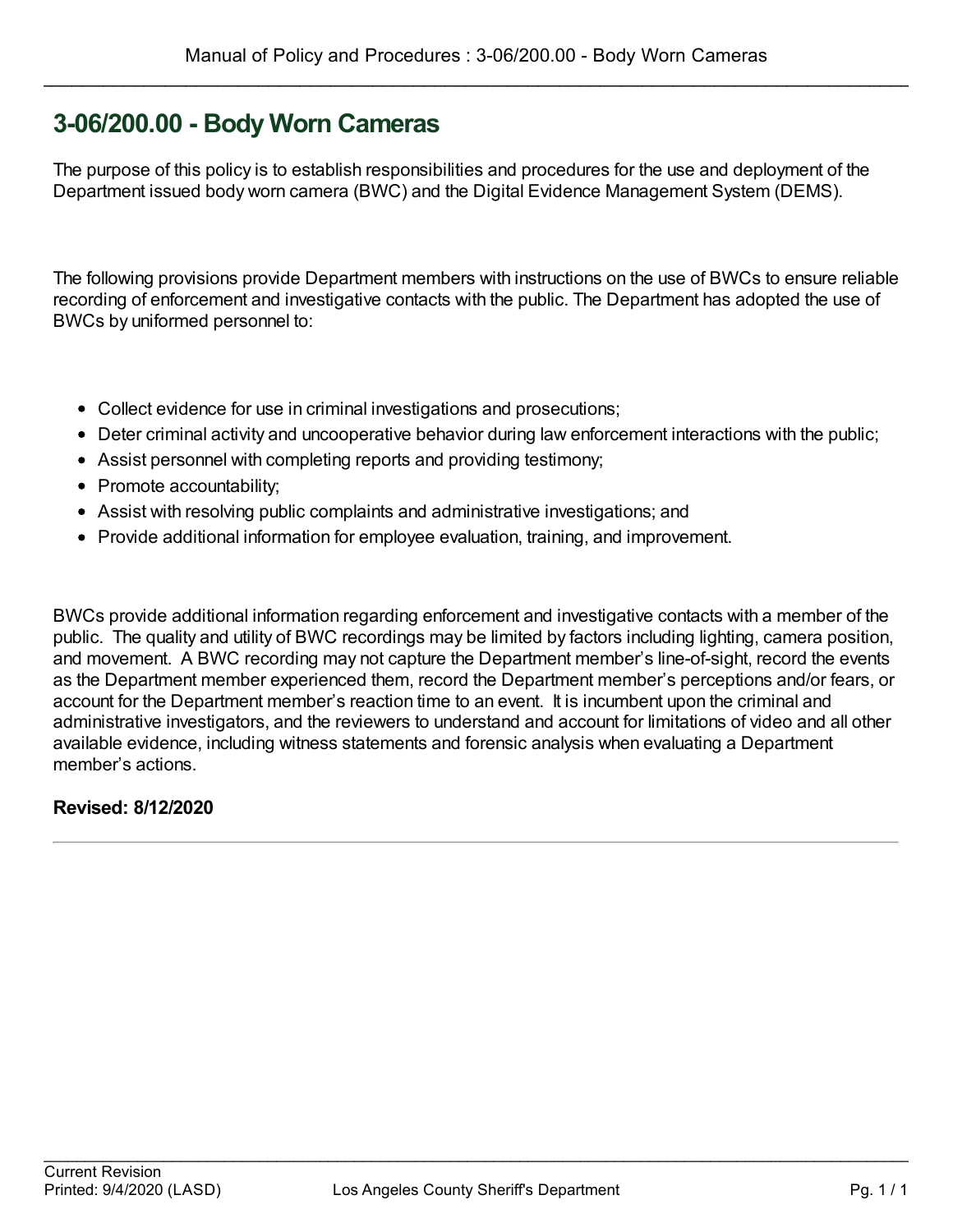### **3-06/200.03 - Definitions**

Audit Trail - An electronic tracking system which provides a record of uploads, views, downloads, transfers, and modifications to copies of the original record.

Body Worn Camera (BWC) – A video and audio recording device worn by a Department member which allows an event to be recorded and saved as a digital file.

Body Worn Camera Unit (BWCU) – Unit responsible for the issuance of BWC equipment, California Public Records Act requests (CPRA), and oversight of the BWC program.

Buffering Mode or Standby Mode - The BWC power is on and in a state where the device is capturing only video, but not saving the recording to memory. The device is continually recording for a designated time and will only save once the BWC is activated to record both sound and video.

Desktop Application – A stand-alone program residing on a Department computer that accomplishes the same function as the docking station. The sync application is only for personnel who do not have access to a docking station.

Digital Evidence – BWC files (including digital photographs), documents, video, or audio recordings, suitable for upload to the Digital Evidence Management System (DEMS).

Digital Evidence Management System (DEMS) – A secure, "cloud" based storage system managed by the BWCU, externally hosted by the vendor, and available to authorized users. DEMS is used to organize, classify, manage, view, share, and archive digital evidence. DEMS tracks and provides an extensive audit log of all activity to protect the chain of custody. Levels of access can be set and restricted within DEMS.

Docking Station – A hardware device which allows for a BWC to be mounted securely while the BWC is charging and allows for uploading files to the DEMS system. When the camera is docked, video data stored on the camera is automatically uploaded to the DEMS.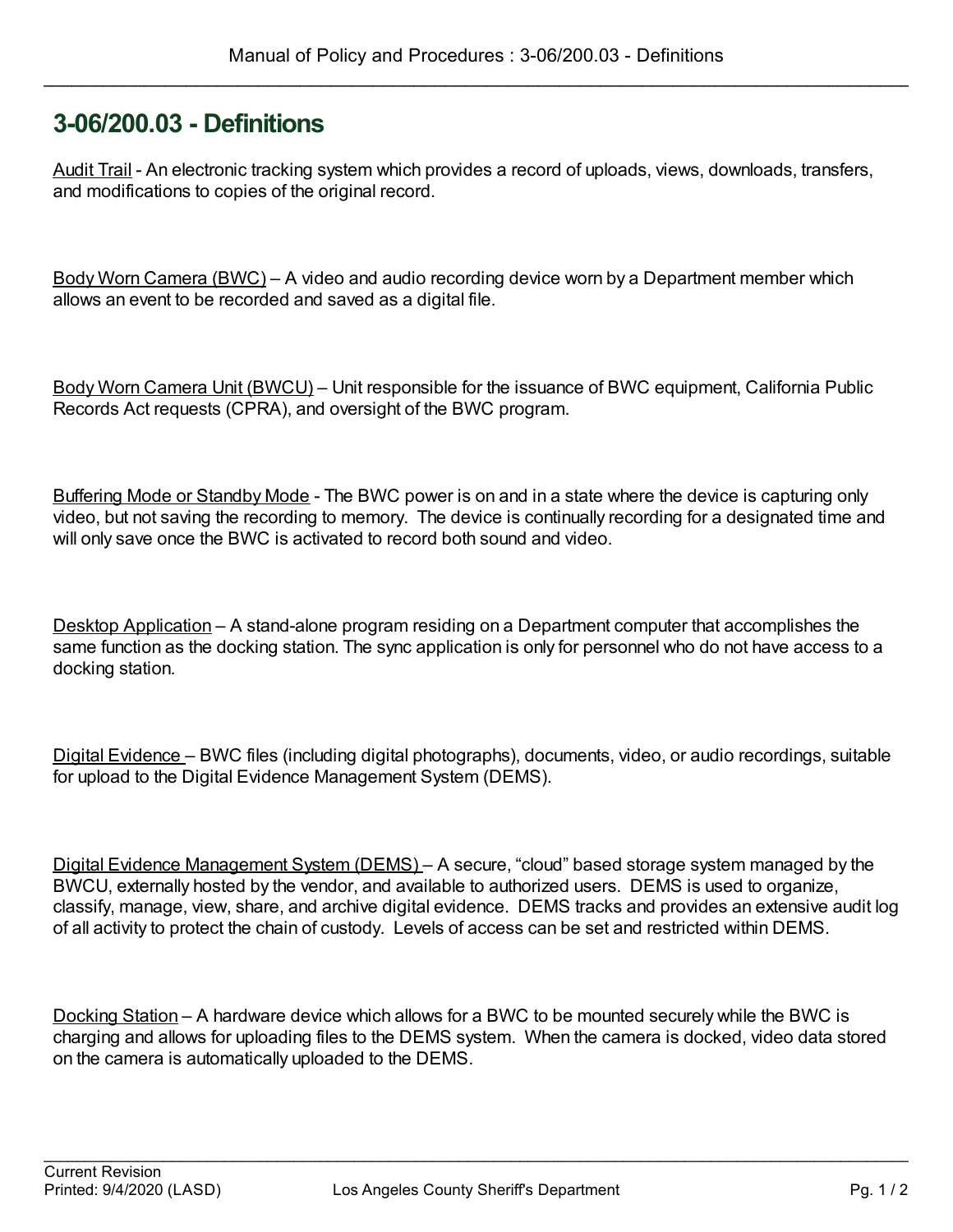Metadata - Searchable data specific to the digital file, URN numbers, tag numbers, and other descriptors used to identify digital evidence, and required to be added to digital files to facilitate searching for the file.

Mobile Application – An application installed on a smartphone or smart device (viewer), which allows for connection to the DEMS system, connection to the BWC, or other integration.

Point-of-View Camera – A BWC which has the ability to be mounted to glasses, headgear, epaulette, or collar.

Recording off – The process of turning off the BWC and ensuring it is not recording. This discontinues the recording being saved to memory, but does not prevent the device from buffering.

Recording on – The process of turning on the BWC and recording video and/or audio to memory.

Power On/Off – The process of powering on or off the recording device. This merely turns the device on or off, and does not refer to recording.

Tagging – A method to add metadata to digital files which can be retrieved by URN number, date/time, etc.

Viewer (Smart Device) – A device which allows review and tagging of videos. It can also be used to take photographs and provide geographic location data.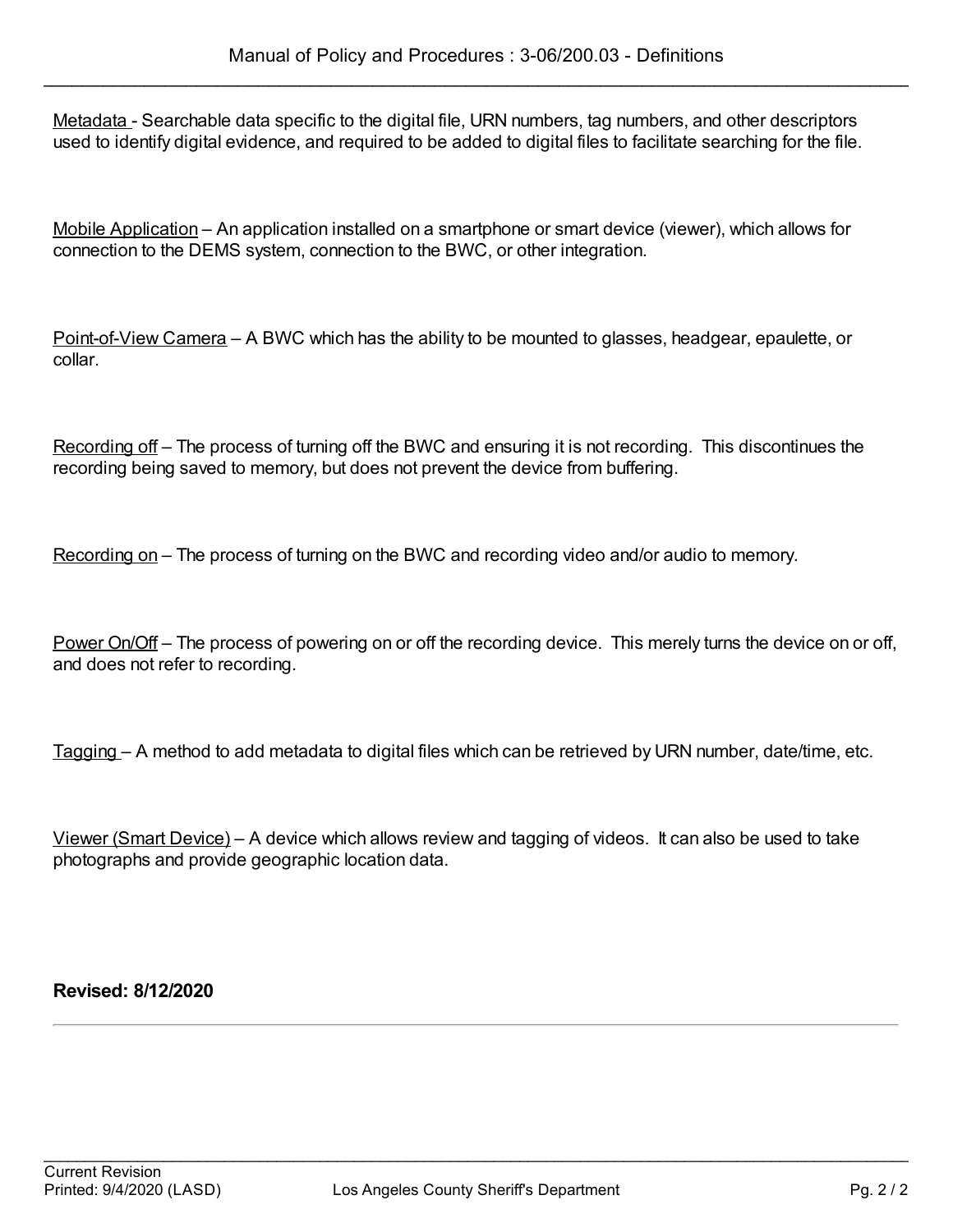# **3-06/200.05 - Body Worn Cameras-Equipment**

Body Worn Camera (BWC) equipment consists of a body-mounted camera with a built-in microphone and a handheld viewing device. The BWC is worn on the outside of a Department member's uniform, facing forward to make video and audio recordings. The BWC audio and video recordings are stored on the BWC and can be viewed on a handheld viewer or on a Department computer.

Department personnel trained and issued a BWC device are required to wear and use their BWC while on duty, consistent with the terms of this policy. The on-duty watch commander or incident commander may grant exceptions for wearing a BWC to personnel who are working outside overtime assignments, special operations, or due to shortage of replacement cameras.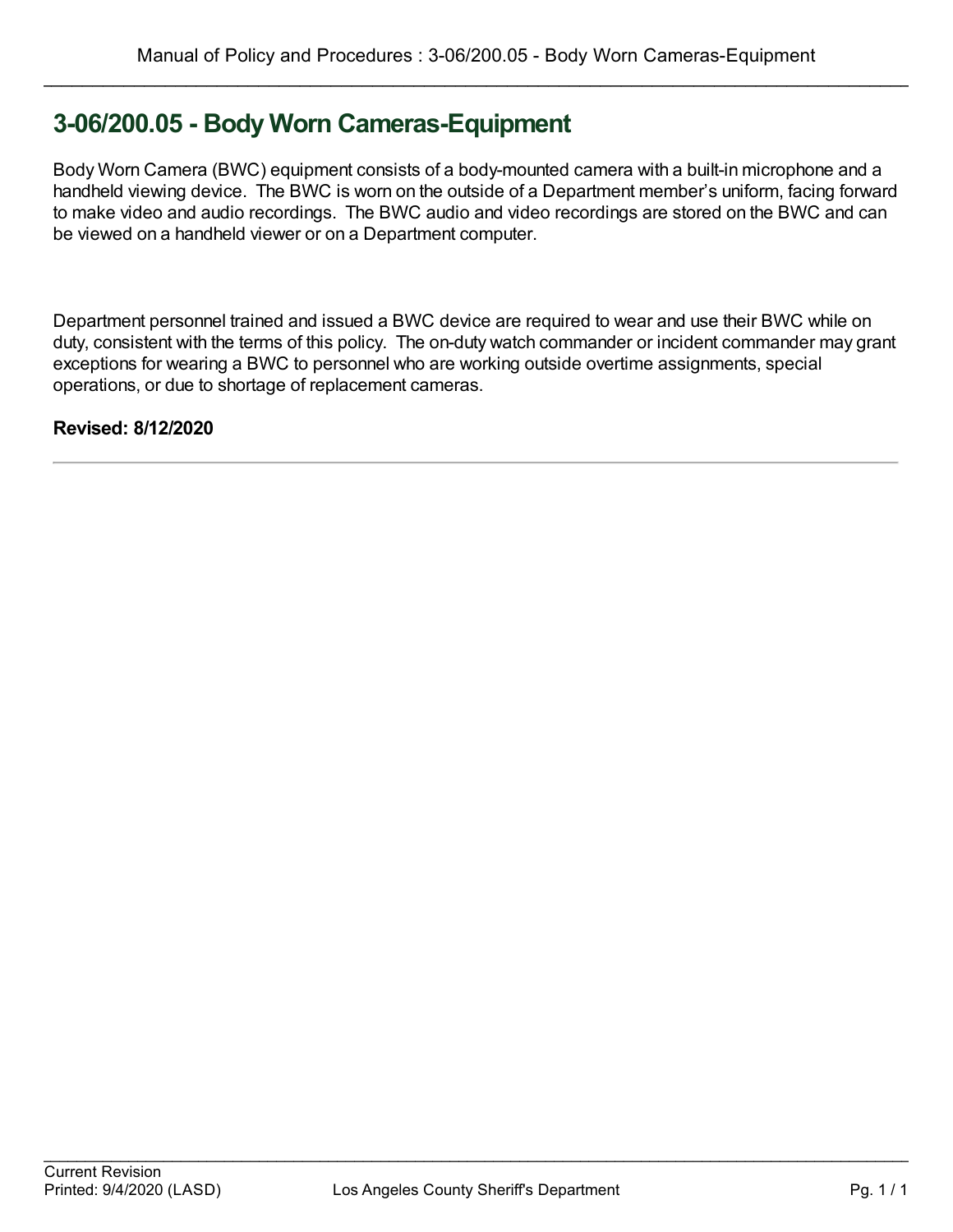# **3-06/200.08 - Body Worn Cameras-Activation**

Department personnel shall activate their body worn camera (BWC) prior to initiating, or upon arrival at, any enforcement or investigative contact involving a member of the public, including all:

- Vehicle stops;
- Pedestrian stops (including self-initiated consensual encounters);
- Calls for service:
- Code-3 responses, including vehicle pursuits;
- Foot pursuits;
- Searches;
- Arrests;
- Uses of force, including any transportation of the subject;
- In-custody transports of persons who are uncooperative, belligerent, or threatening;
- Suspect, victim, and witness interviews (except as indicated below); and/or
- Any encounter with a member of the public who is or becomes uncooperative, belligerent, or otherwise hostile.

Department personnel may activate their BWC for the following reasons:

- Transportation of a member of the public; and/or
- Other investigative or enforcement activities where, in the Department member's judgment, a video recording would assist in the investigation or prosecution of a crime or when a recording of an encounter would assist in documenting the incident for later investigation or review.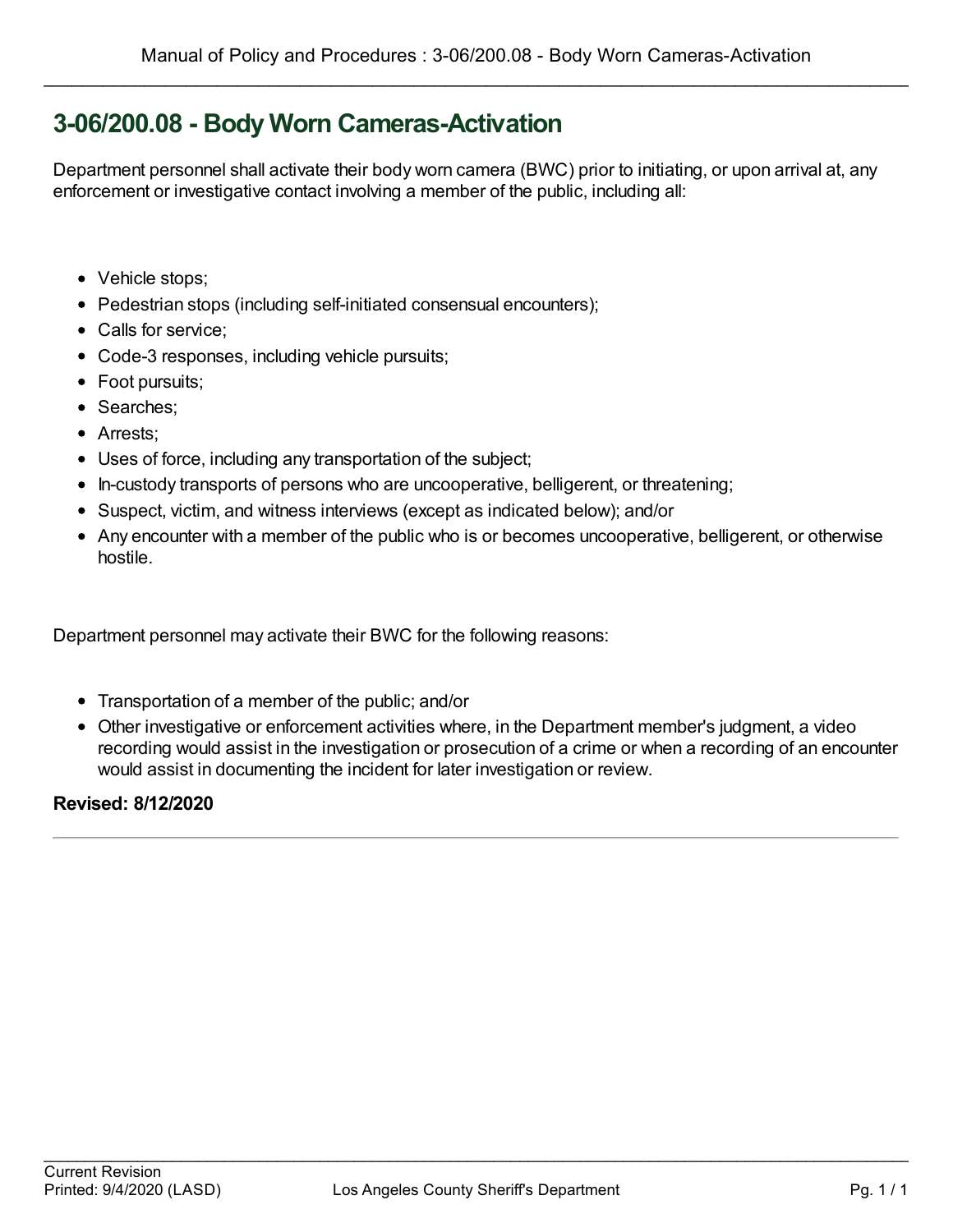### **3-06/200.10 - Inability to Activate Body Worn Camera Prior to Initiating Enforcement or Investigative Contact**

If a Department member fails to or is unable to activate their body worn camera (BWC) prior to initiating any of the enforcement or investigative contacts listed in section 3-06/200.08, they shall activate it as soon as it is practical and safe to do so. As in all enforcement or investigative contacts including vehicle and pedestrian stops, the safety of Department personnel and members of the public are the highest priorities. A member who fails to activate a BWC because an incident unfolds too quickly making activation impracticable or unsafe does not violate this policy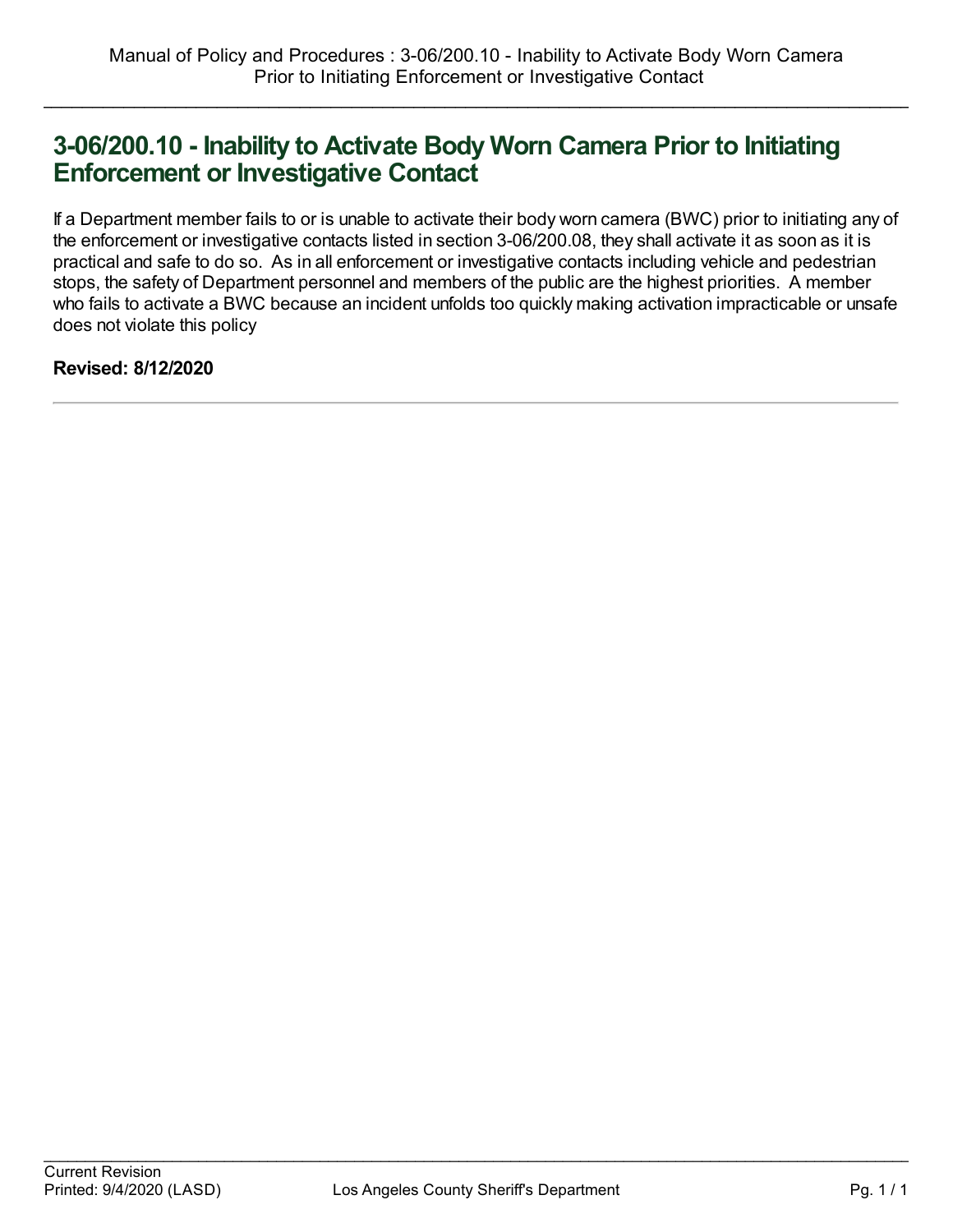# **3-06/200.13 - Recording of the Entire Contact**

The body worn camera (BWC) shall continue recording until the enforcement or investigative contact involving a member of the public has ended. If an investigative or enforcement contact involving a member of the public resumes after the video has stopped, the Department member shall reactivate the BWC device and continue recording.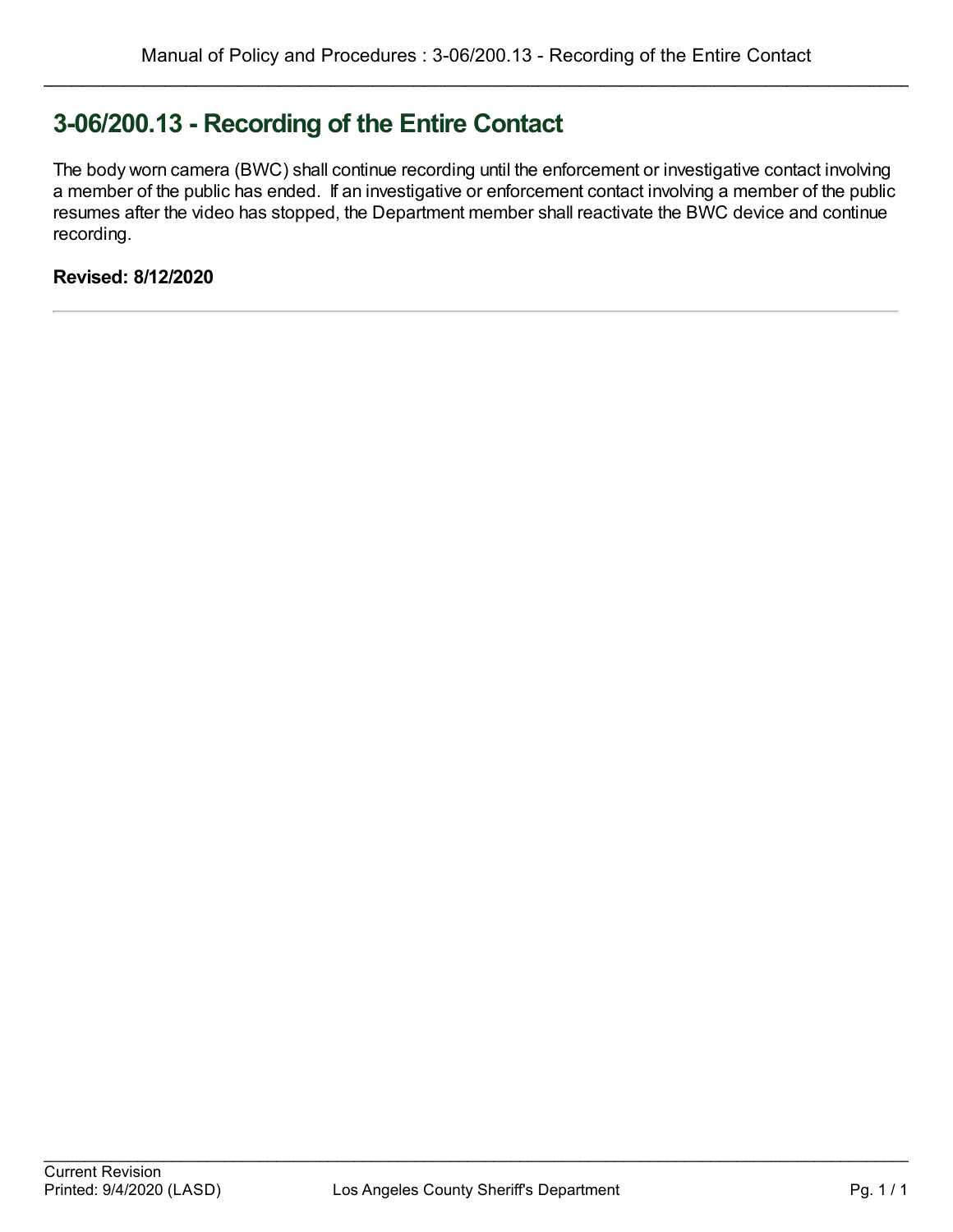### **3-06/200.15 - Documentation Required for Failing to Activate Body Worn Camera or Recording the Duration of the Contact**

If a Department member is unable or fails to activate their body worn camera (BWC) prior to initiating an enforcement or investigative contact, fails to record an entire contact, or interrupts the recording for any reason, other than the exceptions listed in section 3-06/200.18, they shall document their reasons in any accompanying log entries, reports, memoranda, and metadata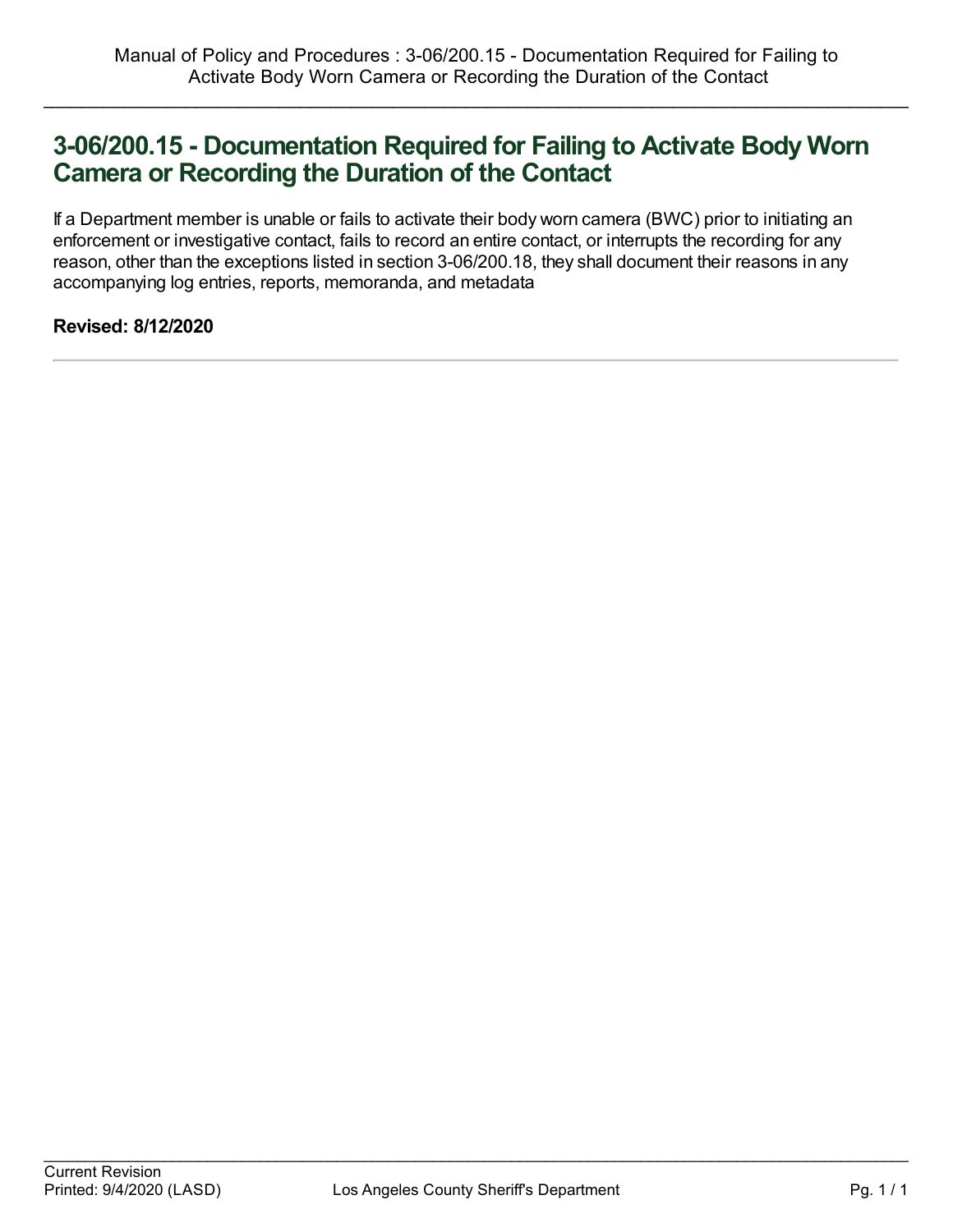# **3-06/200.18 - Body Worn Camera Recording Exceptions**

Department members may stop a recording of the body worn camera (BWC) during a required activation period with a member of the public when:

- A witness or victim refuses to provide a recorded statement and the encounter is non-confrontational;
- In the Department member's judgment, a recording would interfere with their ability to conduct an investigation, or may be inappropriate, because of the victim or witness' physical condition, emotional state, age, or other sensitive circumstances (e.g., a victim of rape, incest, or other form of sexual assault);
- The recording would risk the safety of a confidential informant, community member informant, or undercover officer; and/or
- Inside patient-care areas of a hospital, rape treatment center, or other healthcare facility unless an enforcement action is taken in these areas.

Department members may stop a recording during a required activation period, while not engaged with a member of the public, when:

- Discussing points-of-law, tactics, or debriefing an incident with other Department members or other law enforcement agencies away from any member of the public;
- Directed to do so by an on-scene supervisor at the rank of sergeant or above;
- A deputy participating in the field training program is directed to do so for the purpose of providing instruction and/or insight in furtherance of the training mission; and/or
- Performing station details entered as a call for service, such as mail runs, message deliveries, that will not involve contacts with members of the public.

If a recording exception is utilized by a BWC-equipped Department member, they shall:

- Announce the reason for stopping the video prior to turning the BWC recording off.
- Document the deactivation reason in the metadata file for the event in the Digital Evidence Management System (DEMS); and
- Document the deactivation in any associated written report.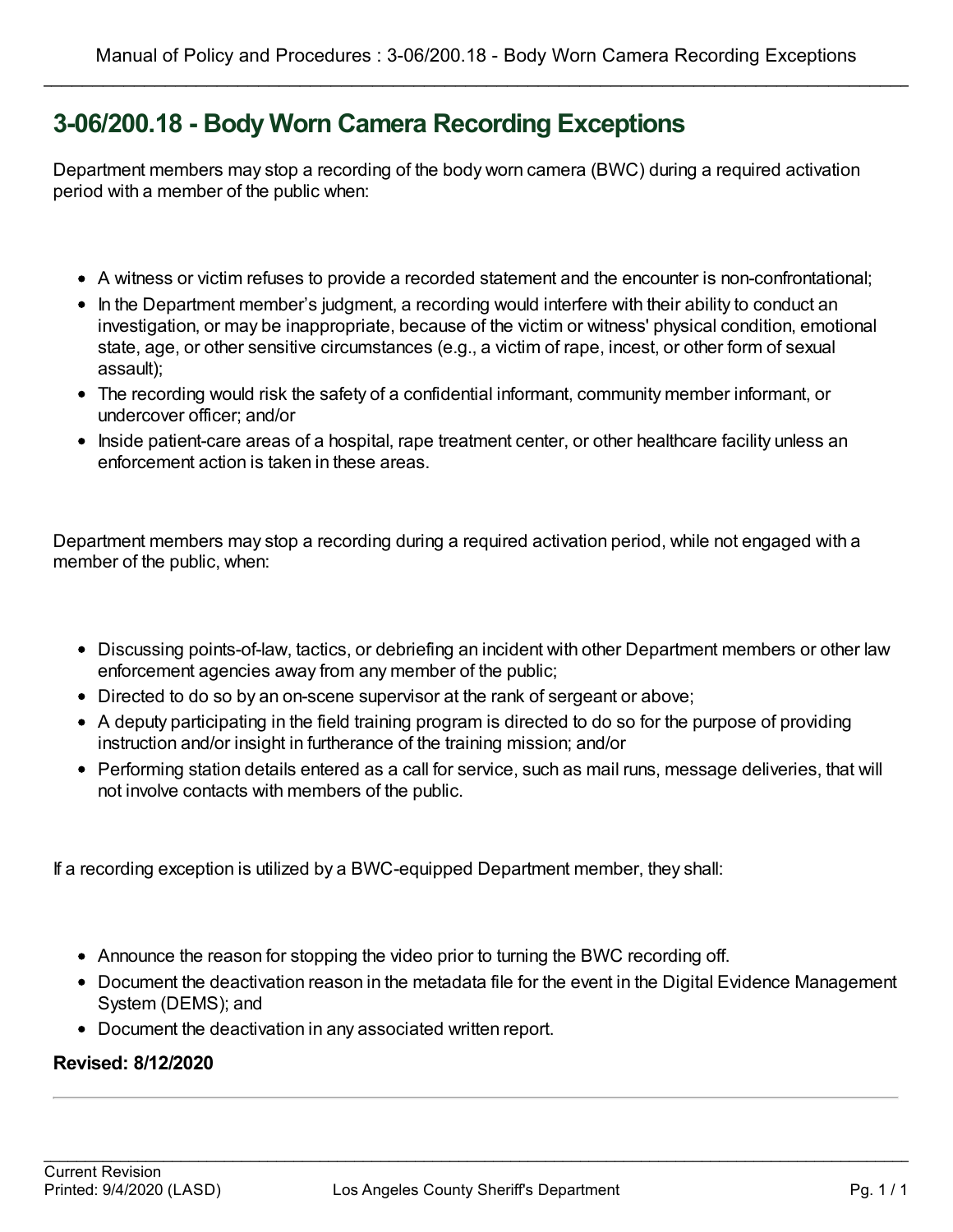# **3-06/200.20 - Los Angeles County Sheriff Custody Facilities**

Department members are permitted to use a body worn camera (BWC) inside any Department custody facility for recording any investigative or enforcement activity.

Department members are prohibited from recording a strip search pursuant to section 5-03/030.05 of this manual.

Department members shall not initiate a BWC recording in areas where inmates are engaged in attorneyclient privileged communications, unless an enforcement action is taken in these areas.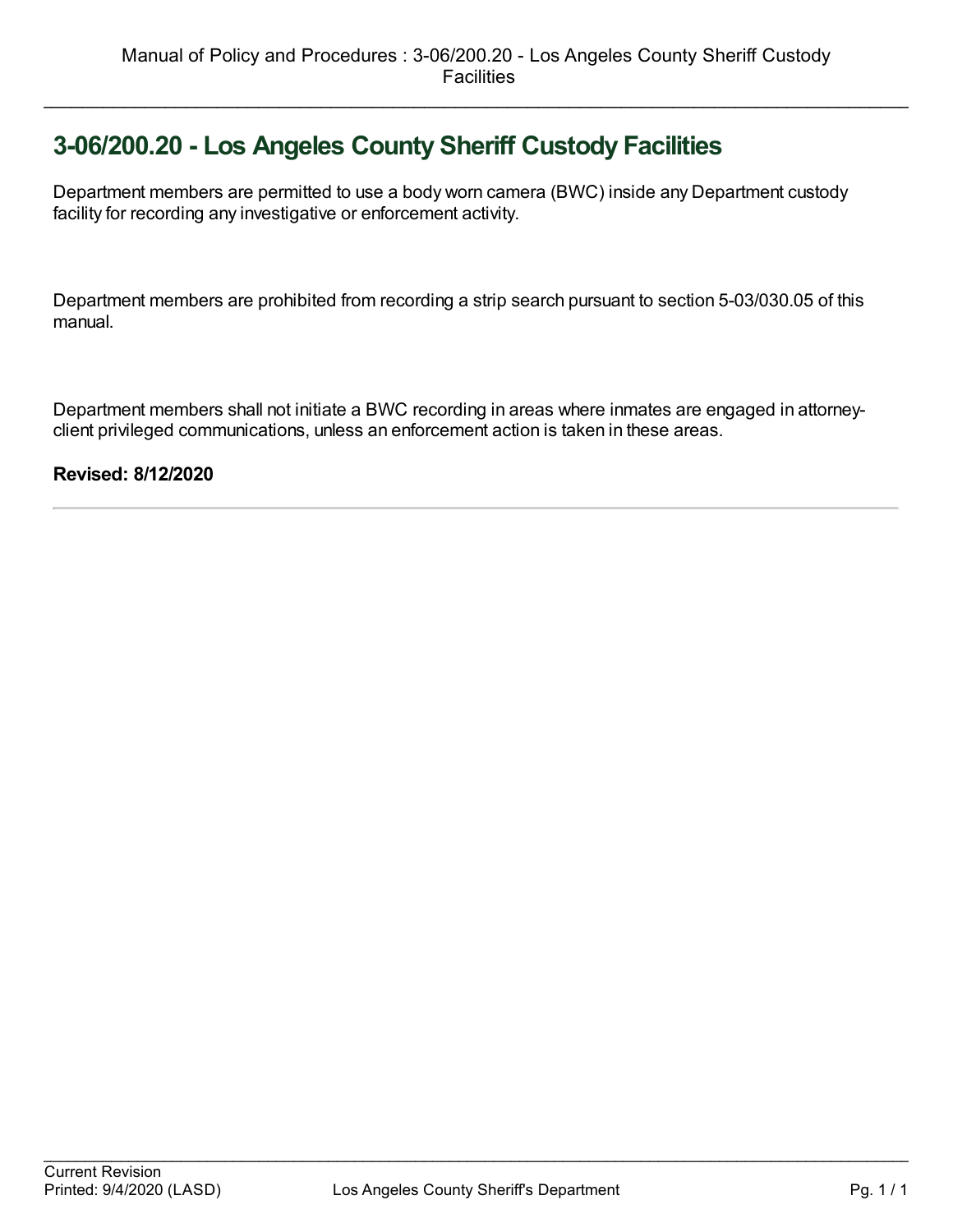### **3-06/200.23 - Los Angeles County Superior Courthouses**

Department members shall not initiate a recording of a body worn camera (BWC) in a courtroom that is in session, unless an investigative or enforcement action is taken in these areas.

Department members shall not initiate a BWC recording of inmates in secured areas designated and marked as attorney rooms or satellite lockup areas of attorney/client communications, except by court order or emergency.

On-duty Department members who appear in court to testify while equipped with a BWC shall turn the camera to the "recording off" position to avoid unauthorized recording of a courtroom proceeding.

If a Department member accidentally initiates a recording inside a courtroom while court is in session, the member shall immediately notify the court and their immediate supervisor of the existence of the recording. The supervisor will communicate any direction from the court to the Body Worn Camera Unit (BWCU). The BWCU will facilitate compliance with any and all orders by the court.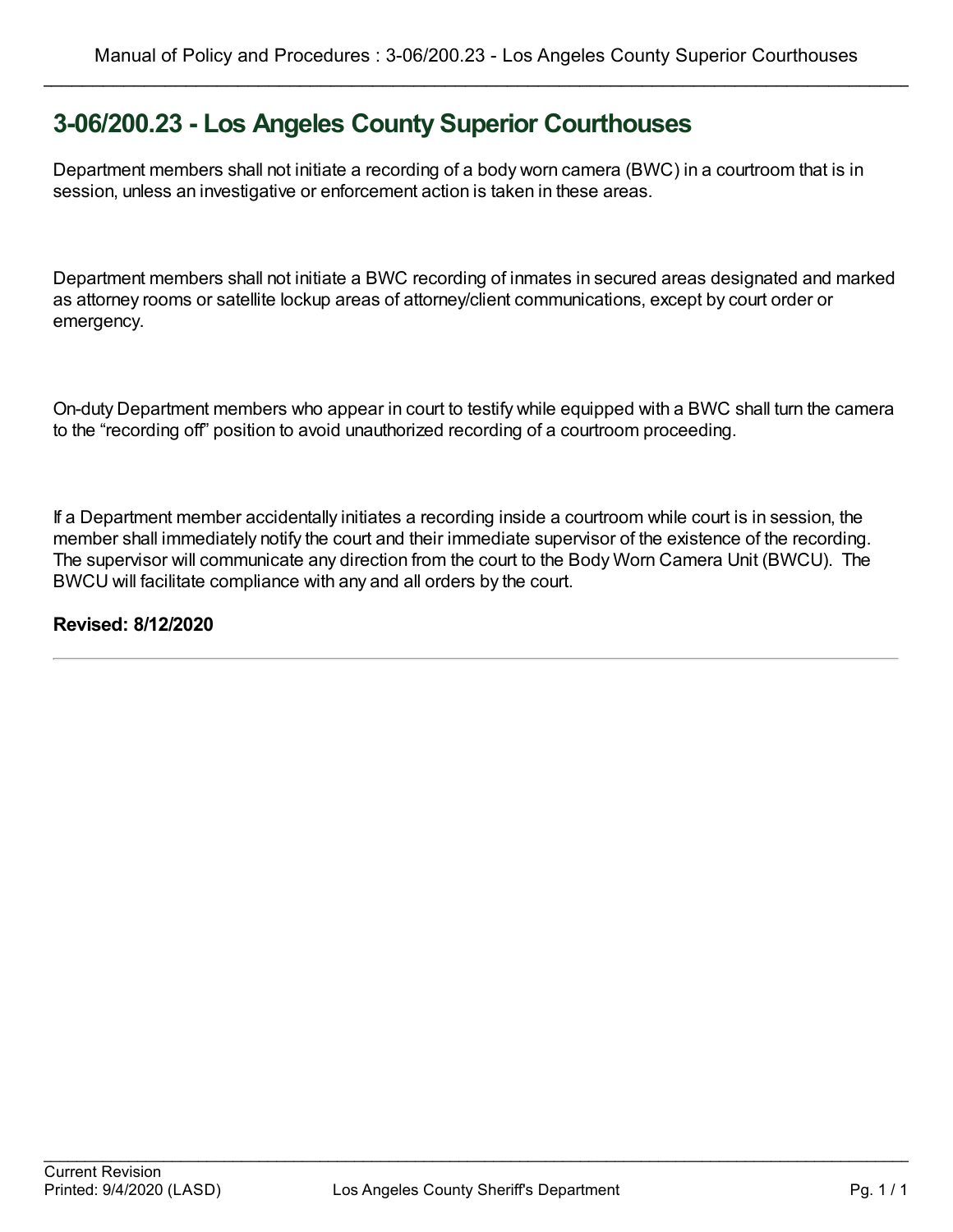# **3-06/200.25 - Confidential Nature of Recordings**

Body Worn Camera (BWC) use is limited to enforcement or investigative activities involving members of the public. The BWC recordings will capture video and audio evidence for use in criminal investigations, administrative reviews, and other proceedings protected by confidentiality laws and Department policy. Department members shall comply with all applicable laws and policies regarding confidential information. Unauthorized use or release of BWC recordings may compromise ongoing criminal and administrative investigations or violate the privacy rights of those recorded. Any unauthorized use or release of BWC recordings in violation of confidentiality laws and/or Department policies is prohibited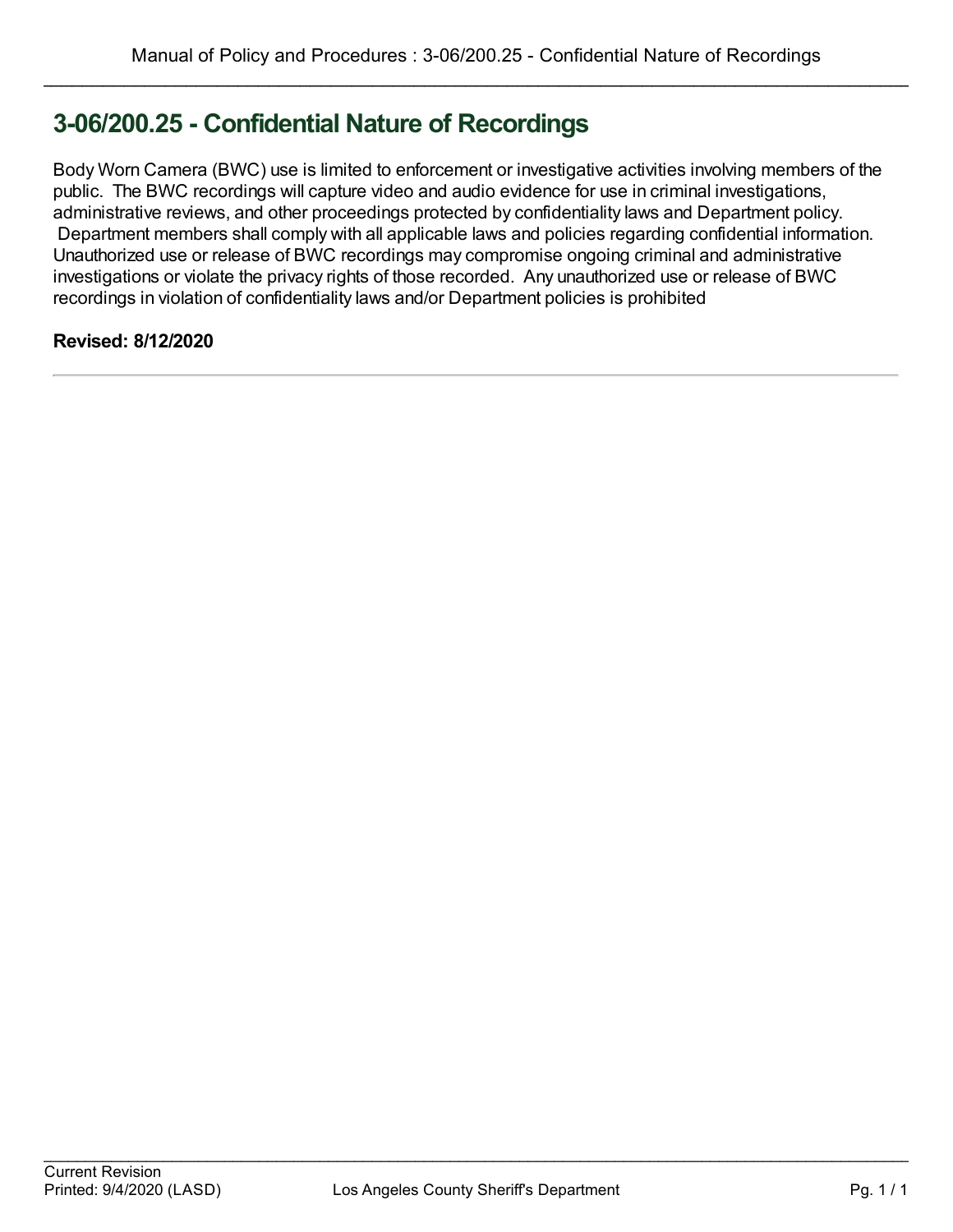# **3-06/200.28 - Prohibition Against Modification of Recordings**

Department members shall not copy, edit, alter, erase, or otherwise modify in any manner body worn camera (BWC) recordings except as authorized by law or Department policy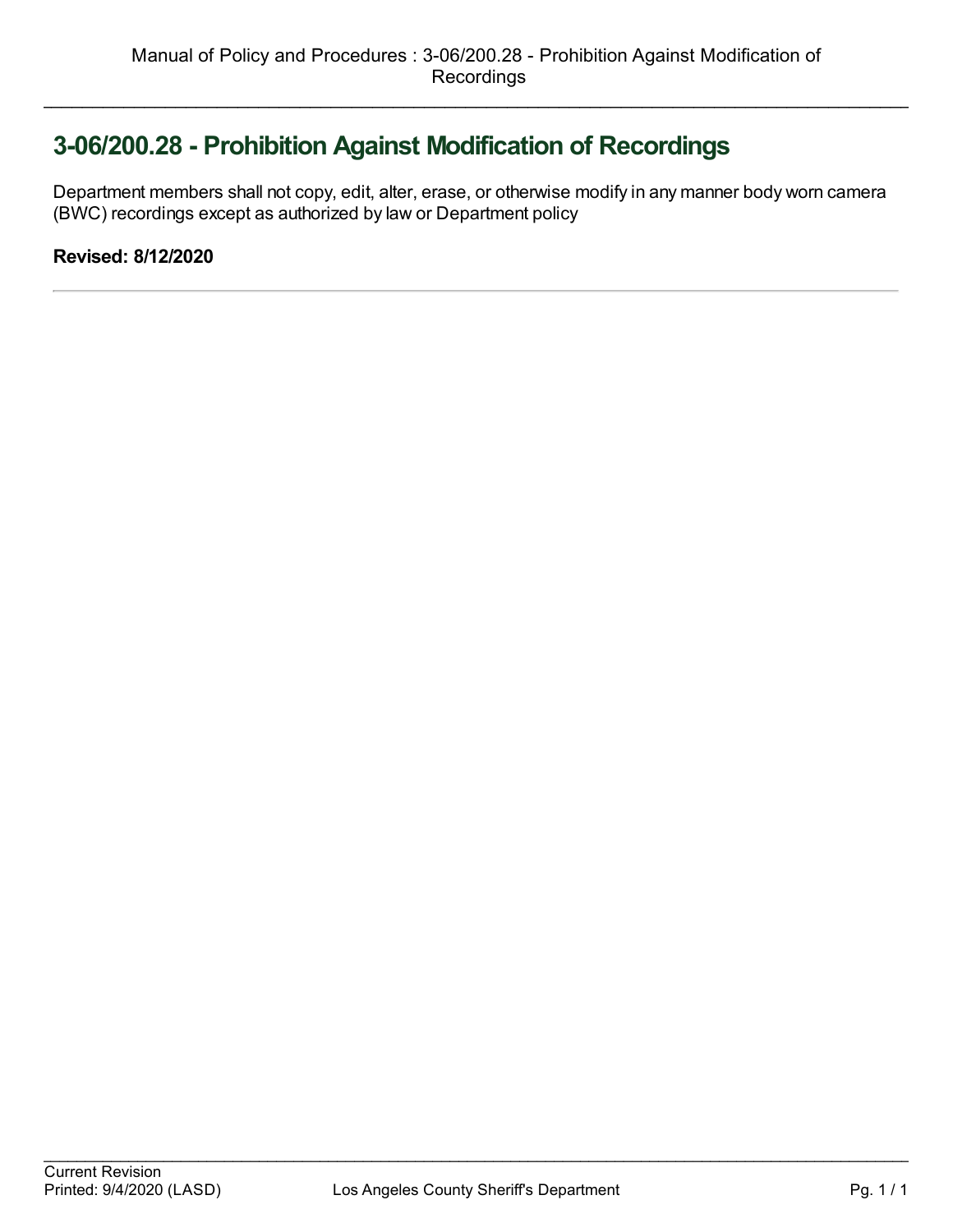# **3-06/200.30 - Notice to Member of the Public of Body Worn Camera Recording**

Department members may, but are not required to, inform individuals that they are being recorded. Department members are not required to obtain consent from members of the public when the member is lawfully in the area where the recording takes place. For example, a member who lawfully enters a business or residence shall record any enforcement or investigative contact in accordance with this policy, and is not required to obtain consent from members of the public who may also be present. Department members shall not playback body worn camera (BWC) recordings for any member of the public absent the need to do so for purposes of conducting or furthering an investigation or in exigent circumstances.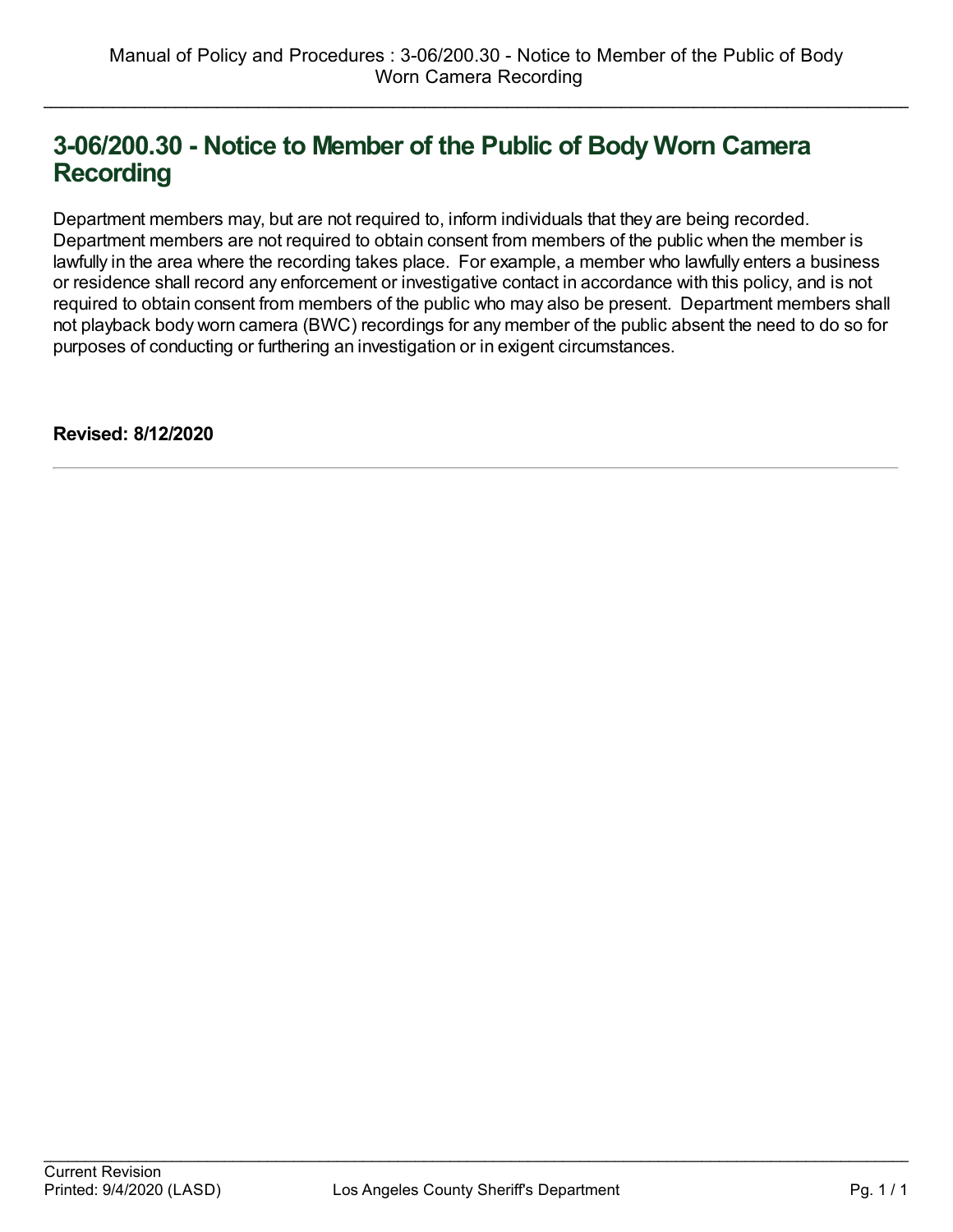### **3-06/200.33 - Prohibition Against Recording Personnel in Non-Enforcement or Investigation Situations**

Body Worn Camera (BWC) equipment shall only be used in conjunction with official law enforcement and investigative activities involving members of the public. BWCs shall not be used to record Department personnel during briefings, meetings, trainings, or while in private spaces such as locker rooms, restrooms, or private offices. BWCs shall not be used to record Department personnel in any Department facility, except in the context of enforcement or investigative contacts involving a member of the public.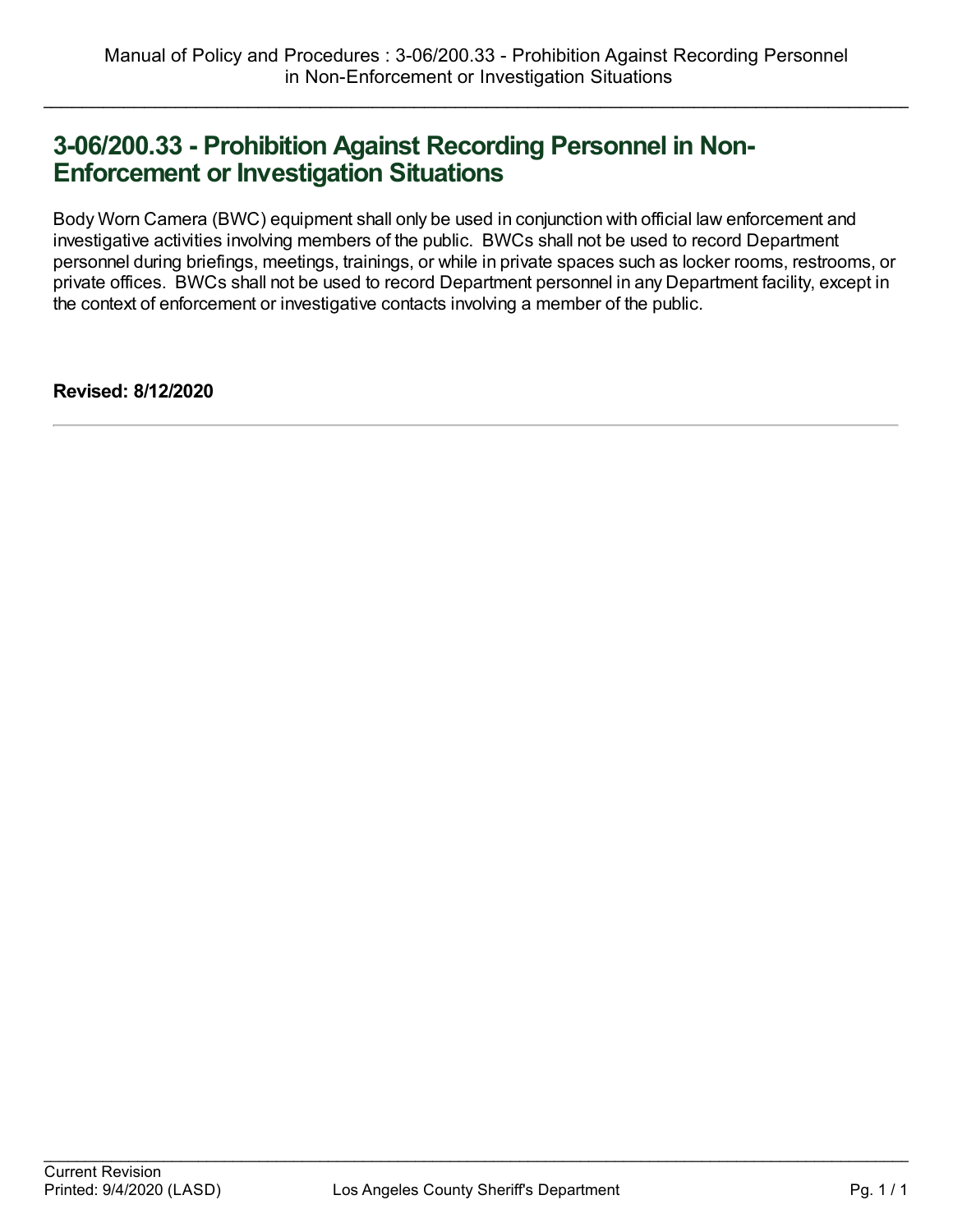# **3-06/200.38 - Property of the Department**

Body Worn Camera (BWC) equipment and all data, images, video, and metadata captured, recorded, or otherwise produced is the sole property of the Department and any unauthorized release is strictly prohibited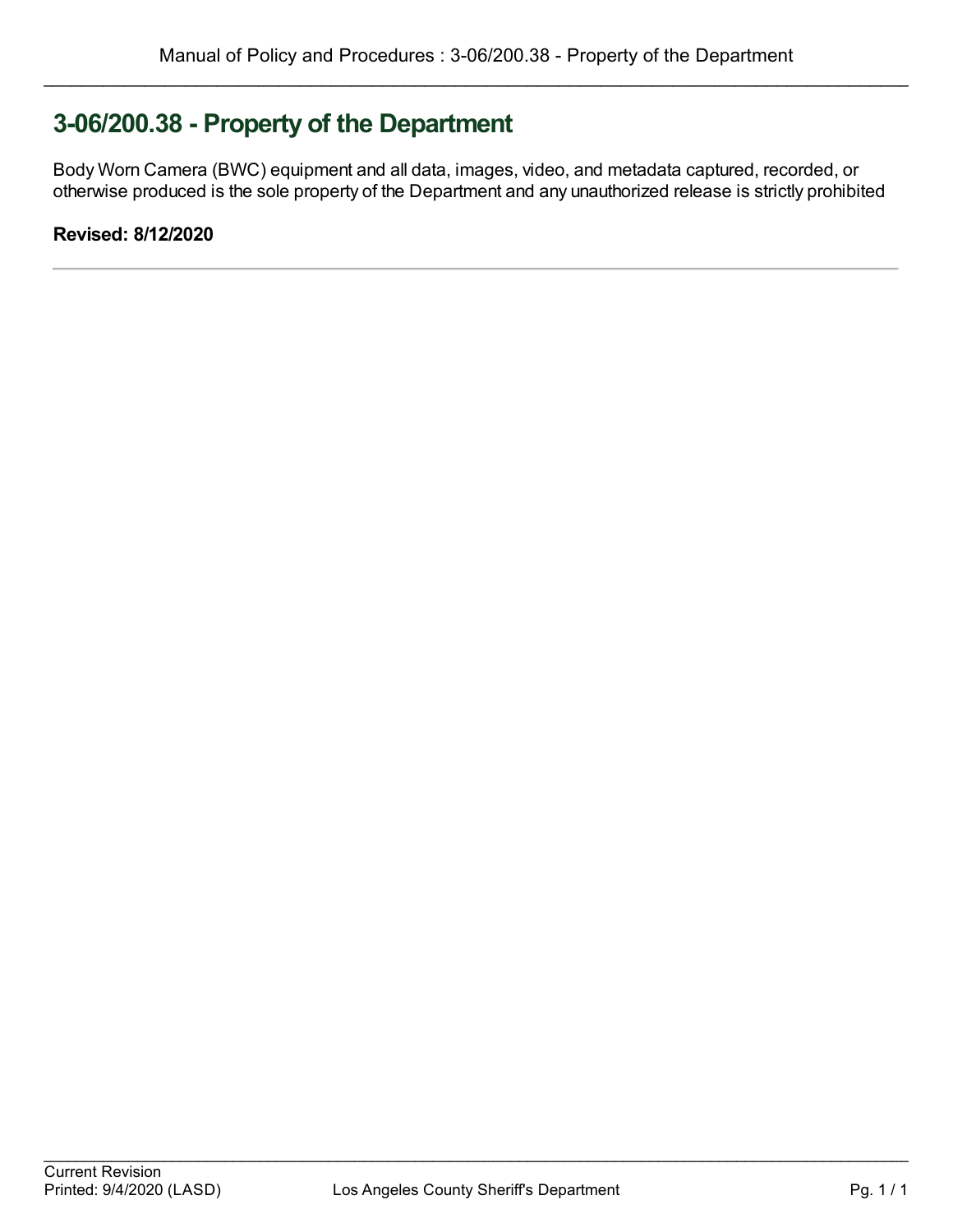### **3-06/200.40 - Training Required**

Department members who are assigned a body worn camera (BWC) must complete Department-approved training in the proper use, maintenance, and policies of the devices and Digital Evidence Management System (DEMS) before deploying a BWC or utilizing DEMS.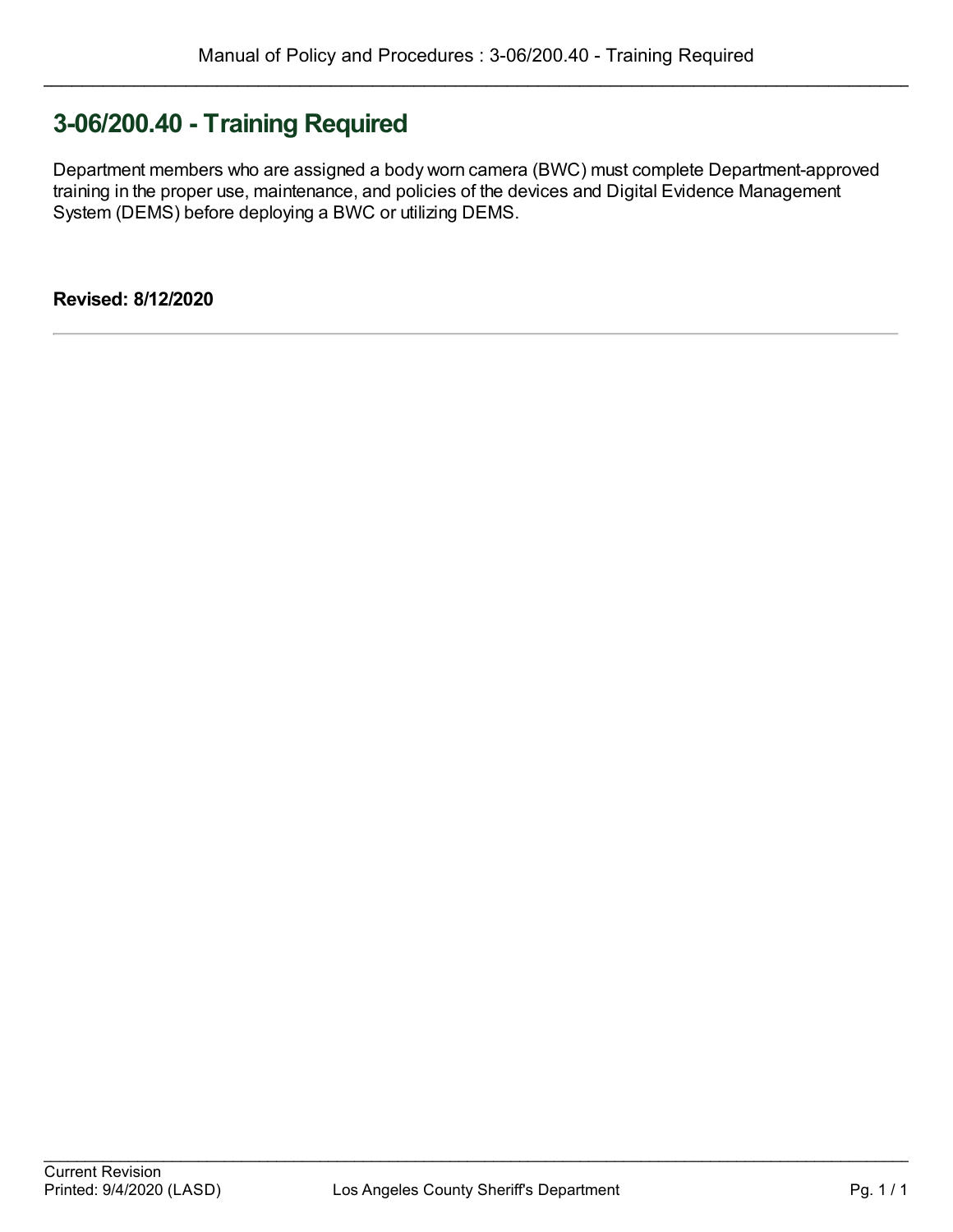# **3-06/200.43 - Inspection and Testing of Equipment**

Body worn camera (BWC) equipment is the responsibility of the assigned Department member and will be used with reasonable care to ensure proper functioning and reliability. At the start of a shift, members shall inspect and test their BWC and make sure it is undamaged and operating properly.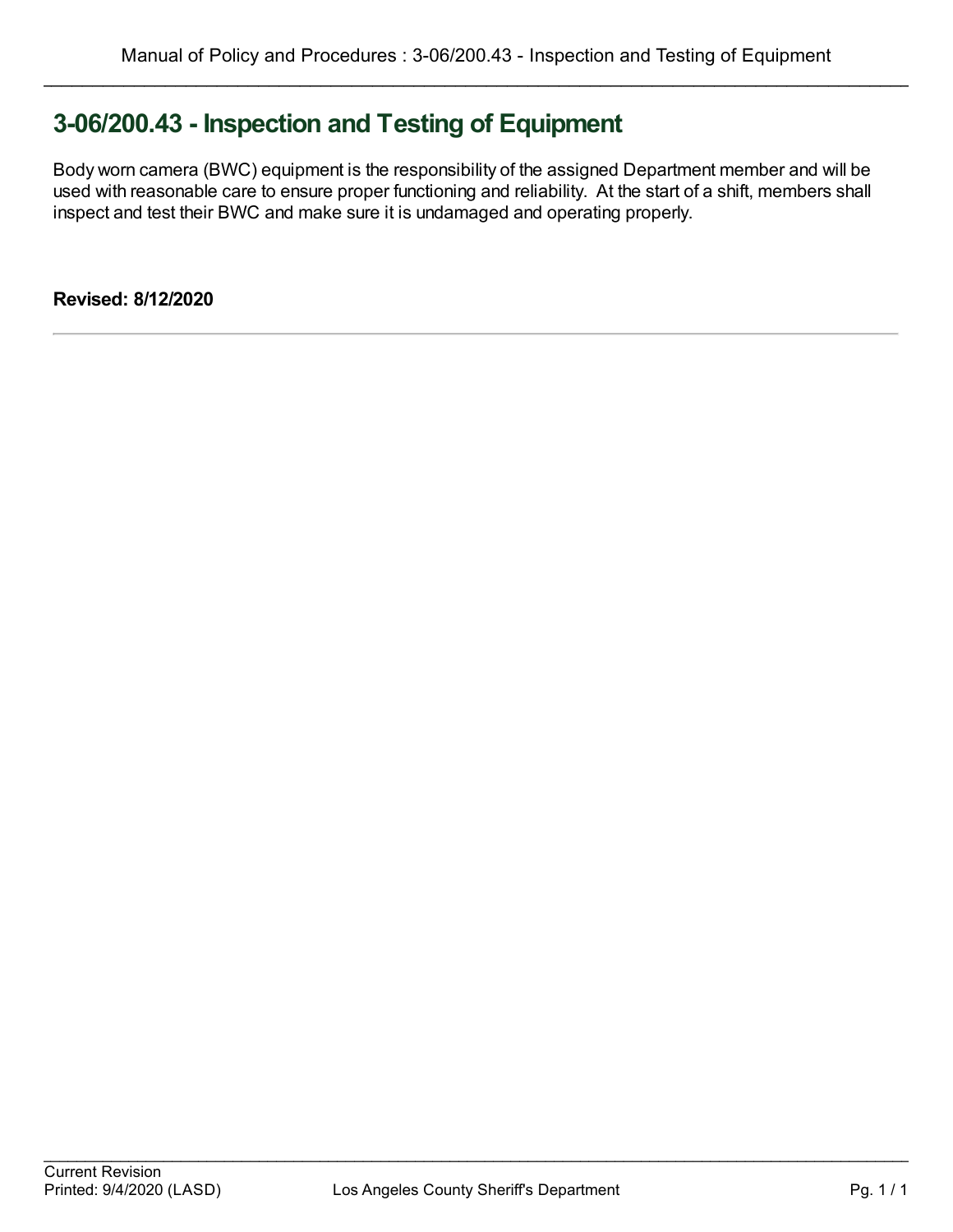# **3-06/200.45 - Damaged, Malfunctioning, or Inoperable Equipment**

If a Department member's body worn camera (BWC) malfunctions or is damaged, the member shall notify the watch sergeant and complete an e-mail to the Body Worn Camera Unit (BWCU). The member is required to provide the malfunctioning or damaged equipment to the watch sergeant and obtain a functional BWC as soon as practicable.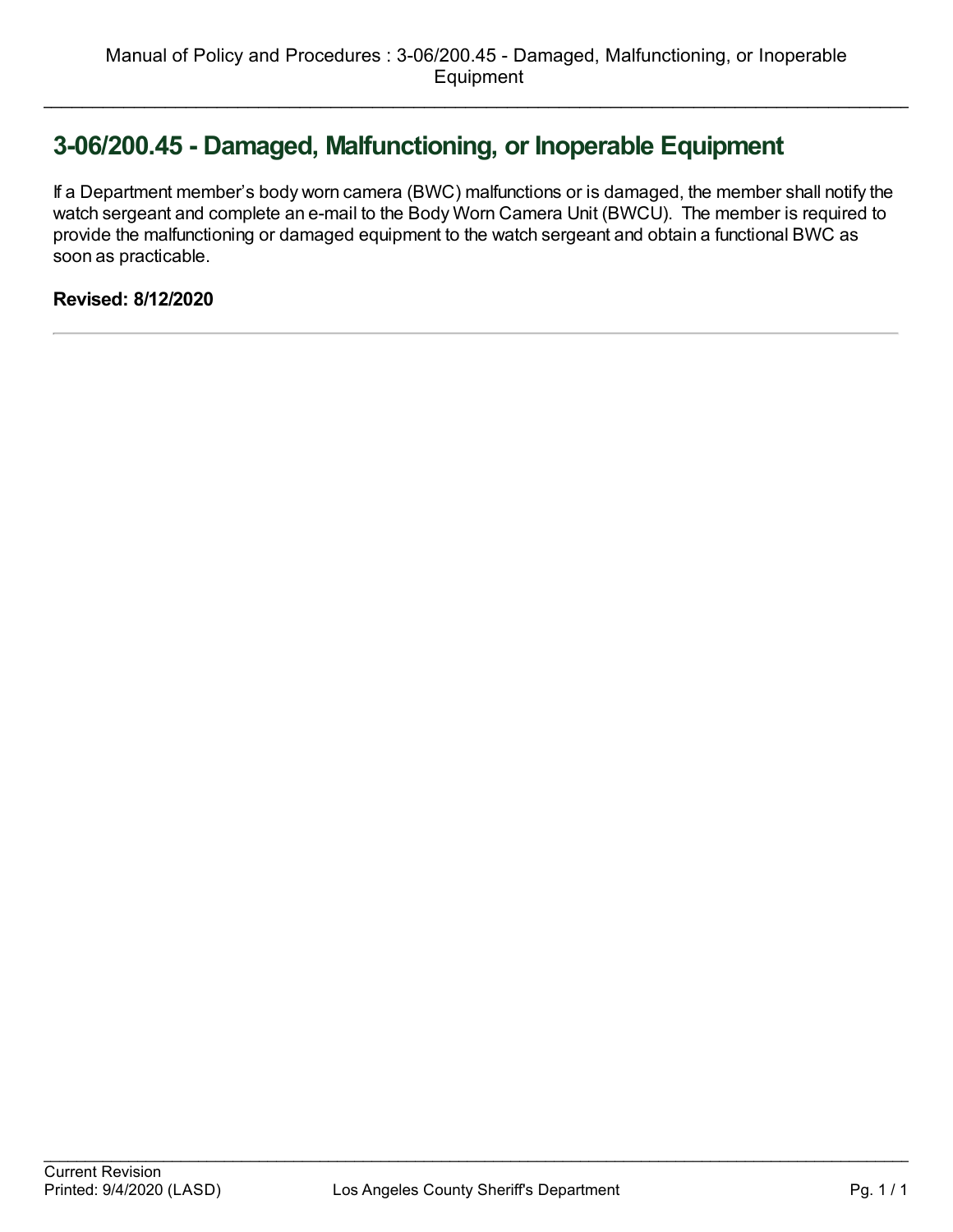# **3-06/200.48 - Identifying Recordings**

For each incident recorded on a body worn camera (BWC), Department members shall enter metadata for the event type and other required information using the BWC equipment and software that best describes the content of the recording (i.e. arrest, traffic stop, report) prior to the end of their shift. BWC recordings are not a replacement for written reports or other required documentation such as a log summary in the Deputy Daily Worksheet (DDWS).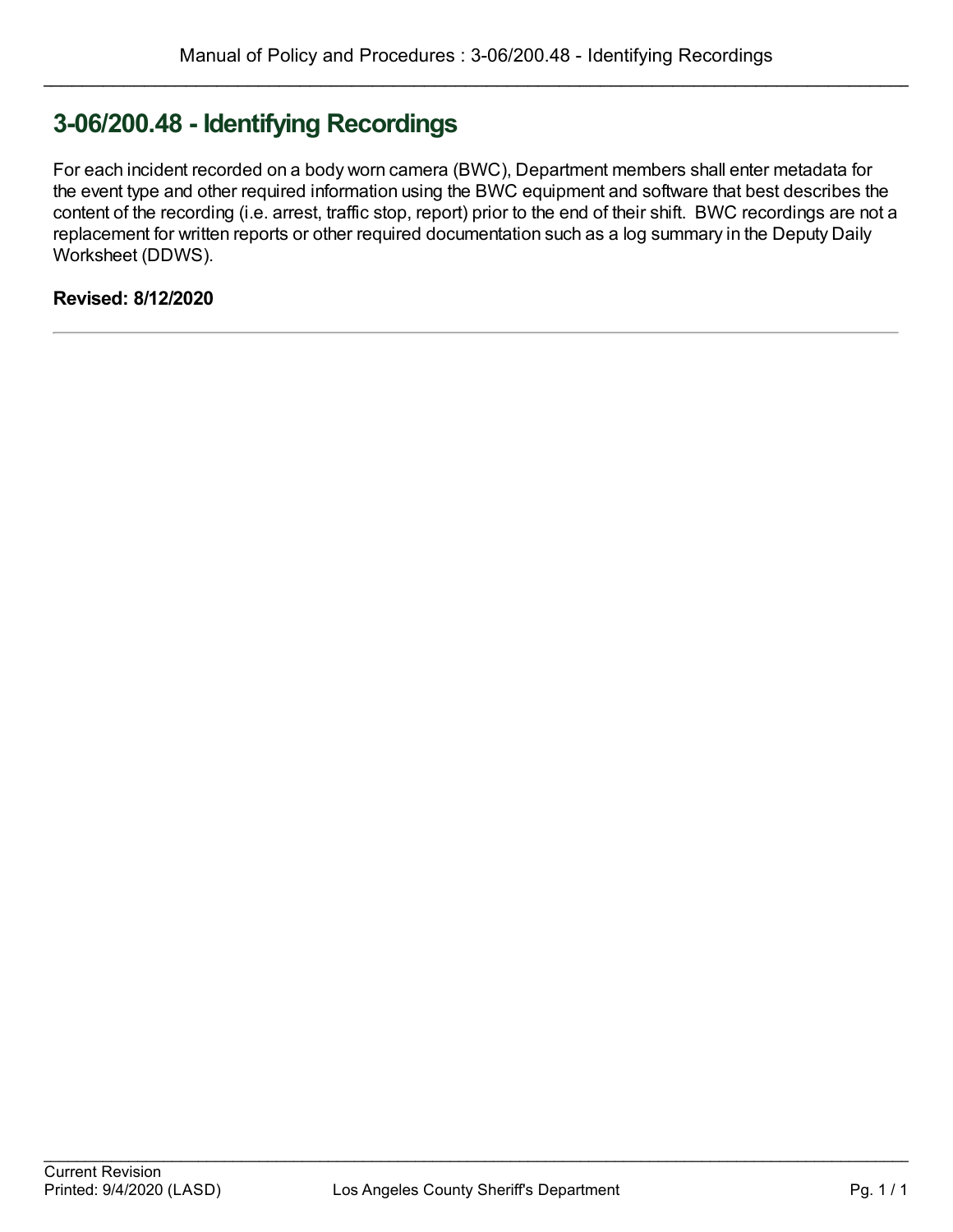# **3-06/200.50 - Storage of Recordings**

At the end of each shift, members shall upload all body worn camera (BWC) recordings to secure storage by docking the device at the station/unit.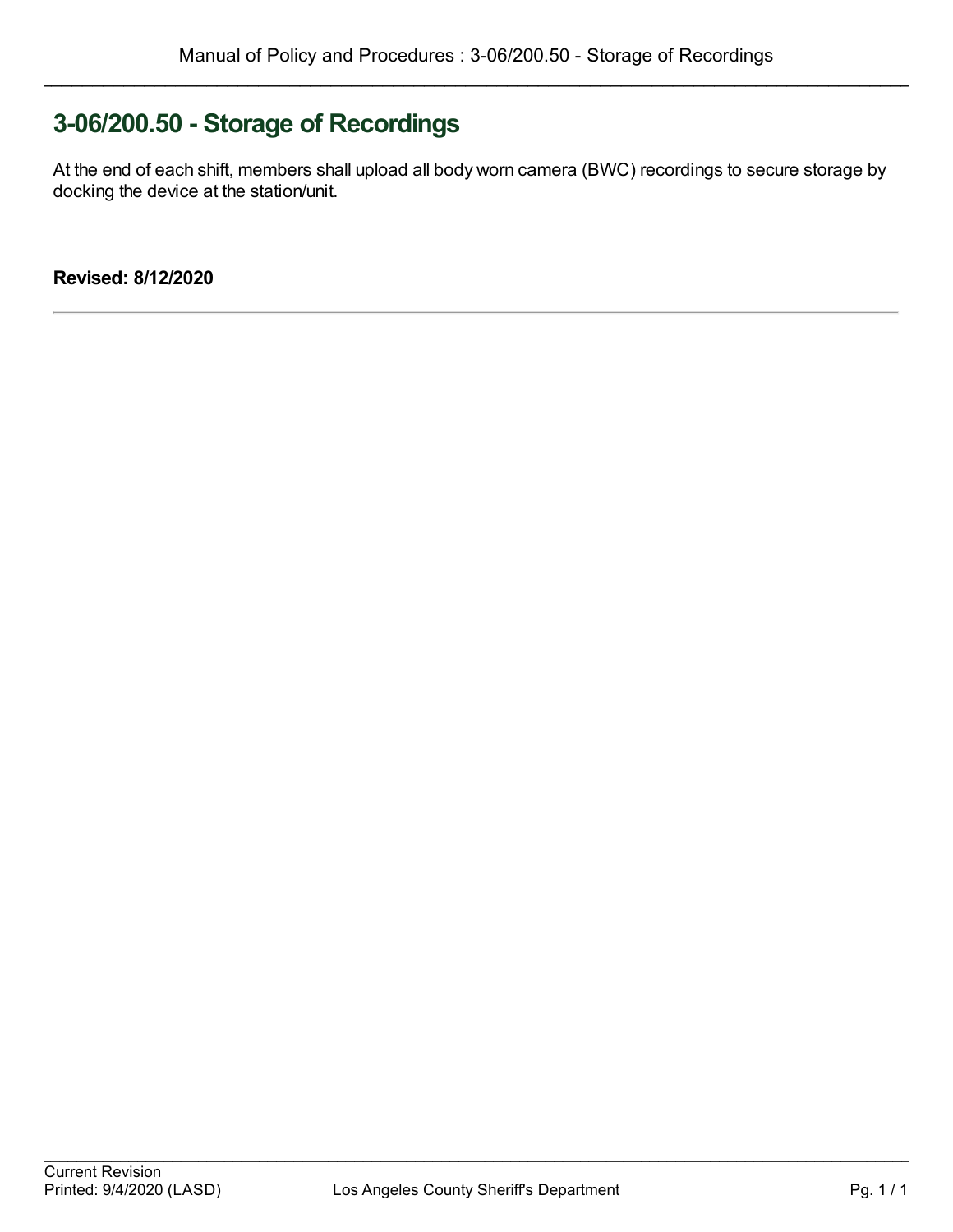# **3-06/200.53 - Viewing of Body Worn Camera Recordings**

All body worn camera (BWC) video will be reviewed only on a right-to-know and need-to-know basis, and will only be viewed in furtherance of a criminal investigation, administrative necessity, or audit. Recordings shall not be routinely or randomly viewed solely for the purpose of searching for policy violations where no independent allegation or evidence of a policy violation exists.

Department members are permitted to view BWC recordings through two mediums (Department-issued smartphone device or Department computer). All Department members who view a video other than their own shall document in the audit trail their reason for viewing the video.

The accuracy of reports, Department member statements, and other official documentation is essential for the proper administration of justice and complying with the Department's obligation to maintain full and complete records of enforcement and investigative activities. Investigators, supervisors, prosecutors, and other officials rely on complete and accurate records to perform their essential duties and responsibilities. Department members are encouraged to review BWC recordings on their assigned smartphone device or Department computer prior to documenting an enforcement or investigative activity to ensure their reports, statements, and documentation are as accurate and complete as possible.

If a Department member does not review the BWC recording before submitting a report, the member must document that fact in the report. If any portion of an enforcement or investigative contact resulting in an arrest was captured by BWC equipment, members shall identify the existence of a BWC recording in all reports.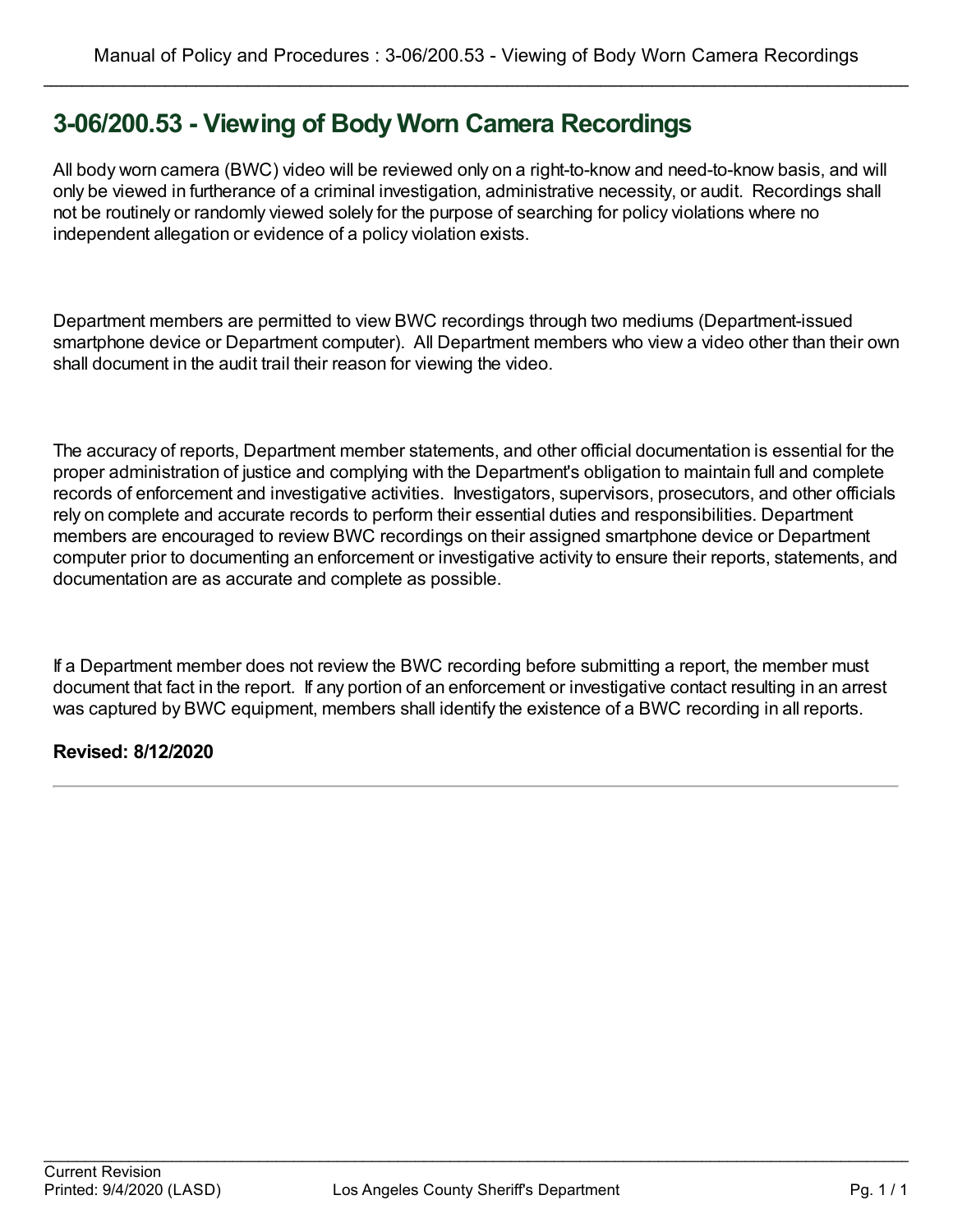### **3-06/200.55 - Use of Force Incidents**

#### **Category 1 or Category 2 Use of Force Incidents**

Department members involved in or witnessing Category 1 or Category 2 use of force incidents shall be permitted to review body worn camera (BWC) recordings and, if deemed necessary by the handling supervisor, review other recordings to ensure complete and accurate reports and documentation of the incident.

#### **Category 3 Use of Force Incidents, Including Deputy-Involved Shootings**

Department members involved in or witnessing known Category 3 use of force incidents, including deputyinvolved shootings, shall not view any recordings until authorized by the handling Internal Affairs Bureau (IAB) lieutenant or, in cases where IAB does not handle the matter, the handling Homicide Bureau lieutenant or watch commander.

Once authorized, the Department member shall have a right to review their BWC recording and any other relevant video recording in possession of the Department, as deemed appropriate by the assigned lieutenant, prior to being interviewed.

A Department member may have an employee representative present during the review of the BWC recording(s) without any investigator or supervisor present. The separation and monitoring of Department members involved in a shooting shall be maintained during the review of BWC recording(s) and such review shall not occur jointly among involved members.

#### **Supervisor's Responsibilities**

Following a known Category 3 use of force incident, including deputy-involved shootings, the on-scene supervisor shall, once the scene is secured:

Take possession of all BWCs devices from involved personnel;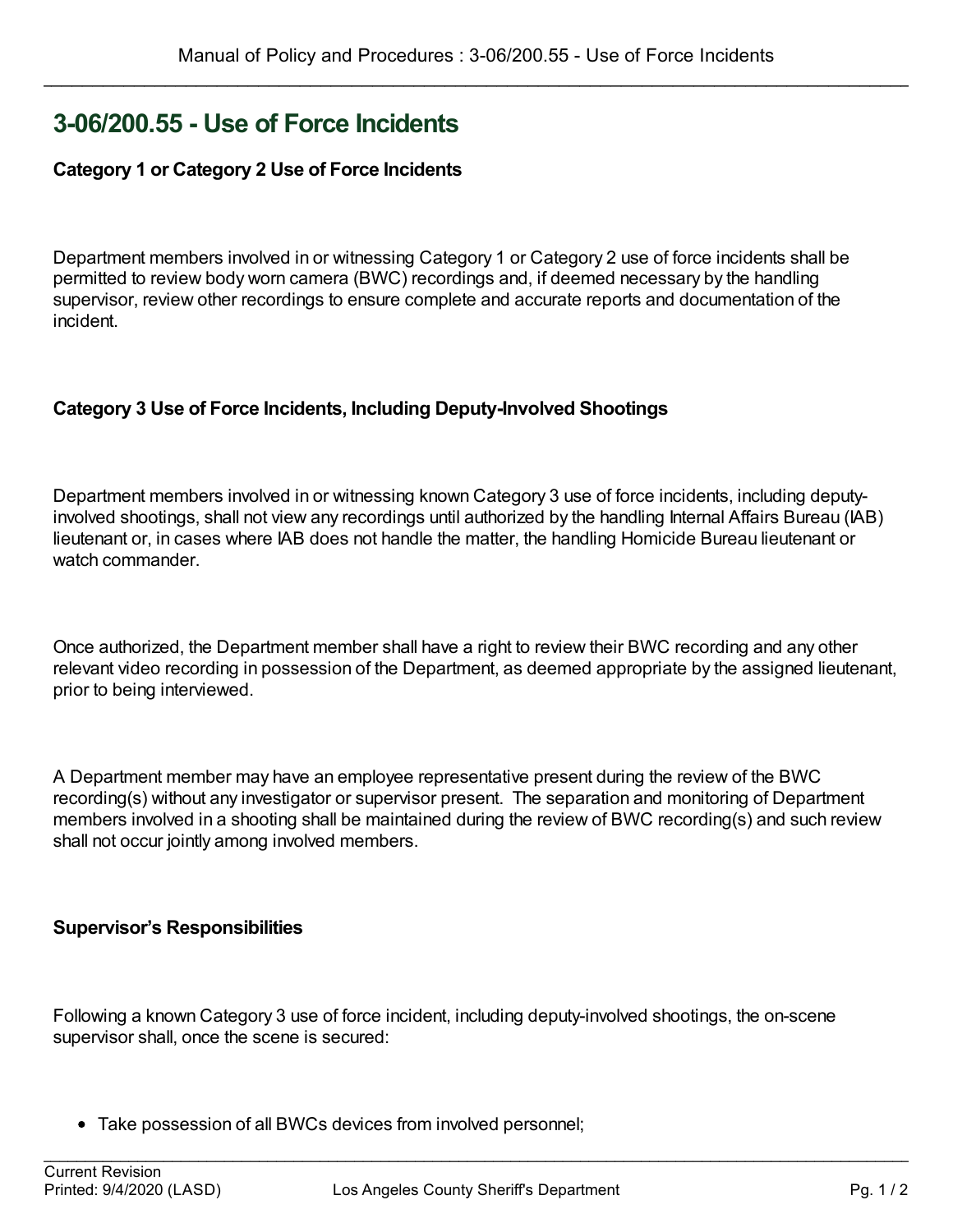- Power off the devices and secure them;
- Turn the devices over to the handling lieutenant or watch commander; and
- Upload the video and secure the viewing rights, or ensure a member of the Body Worn Camera Unit (BWCU) does so.

For deputy-involved hit shootings and in-custody deaths, the handling Homicide Bureau lieutenant will authorize the review of video by the involved Department member. For non-hit shootings and known Category 3 use of force incidents, the IAB force shooting response team lieutenant will authorize the review of video by the involved Department member. For Category 3 use of force incidents not handled by Homicide Bureau or IAB, the unit watch commander will authorize the review of video by the involved Department member.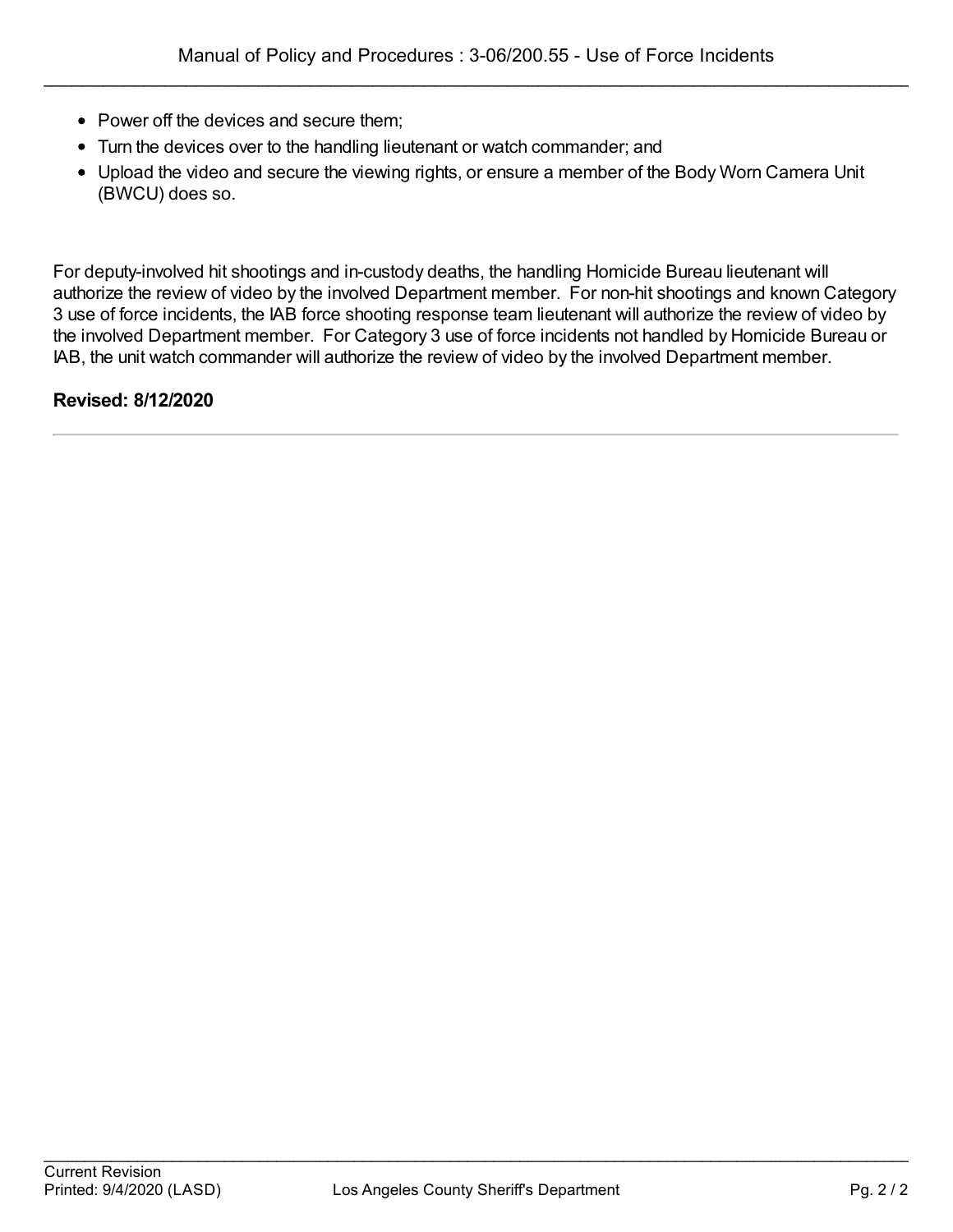### **3-06/200.58 - Guidelines for Administrative Reviews of Body Worn Camera Recordings**

The Department requires thorough documentation and multiple levels of review for all incidents resulting in an administrative documentation packe, including but not limited to:

- Use of force;
- Allegation of force;
- Foot pursuit;
- Vehicle pursuit;
- Watch Commander Service Comment Report (WCSCR);
- On-duty traffic collision;
- Civil claim; or
- Lawsuit.

Unit commanders determining appropriate and reasonable responses to possible misconduct and other deviations from established policies and procedures discovered during the review of body worn camera (BWC) recordings shall be guided by the following:

#### **Administrative Documentation Packet Review**

An Administrative Documentation Packet Review is the evaluation of a BWC recording in connection with, but not limited to, use of force, allegation of force, foot pursuit, vehicle pursuit, Watch Commander Service Comment Report (WCSCR). On-duty traffic collisions, civil claims, or lawsuits should focus on the incident that is the subject of review, and not broaden into allegations of misconduct based on conduct observed that was not part of, or irrelevant to, the main inquiry. Consistent with this section, unit commanders shall evaluate the facts and circumstances surrounding the incident and exercise appropriate judgment to determine if the Department member should receive counseling, training, or a performance log entry to correct the behavior, unless the conduct observed would likely result in suspension or termination.

**Note**: Conduct observed in a BWC recording connected with an audit, inspection, or administrative review, should not become the sole basis for allegations of misconduct unrelated to the incident that is the subject of the review. However, allegations of misconduct may be appropriate when the conduct observed would likely result in suspension or termination.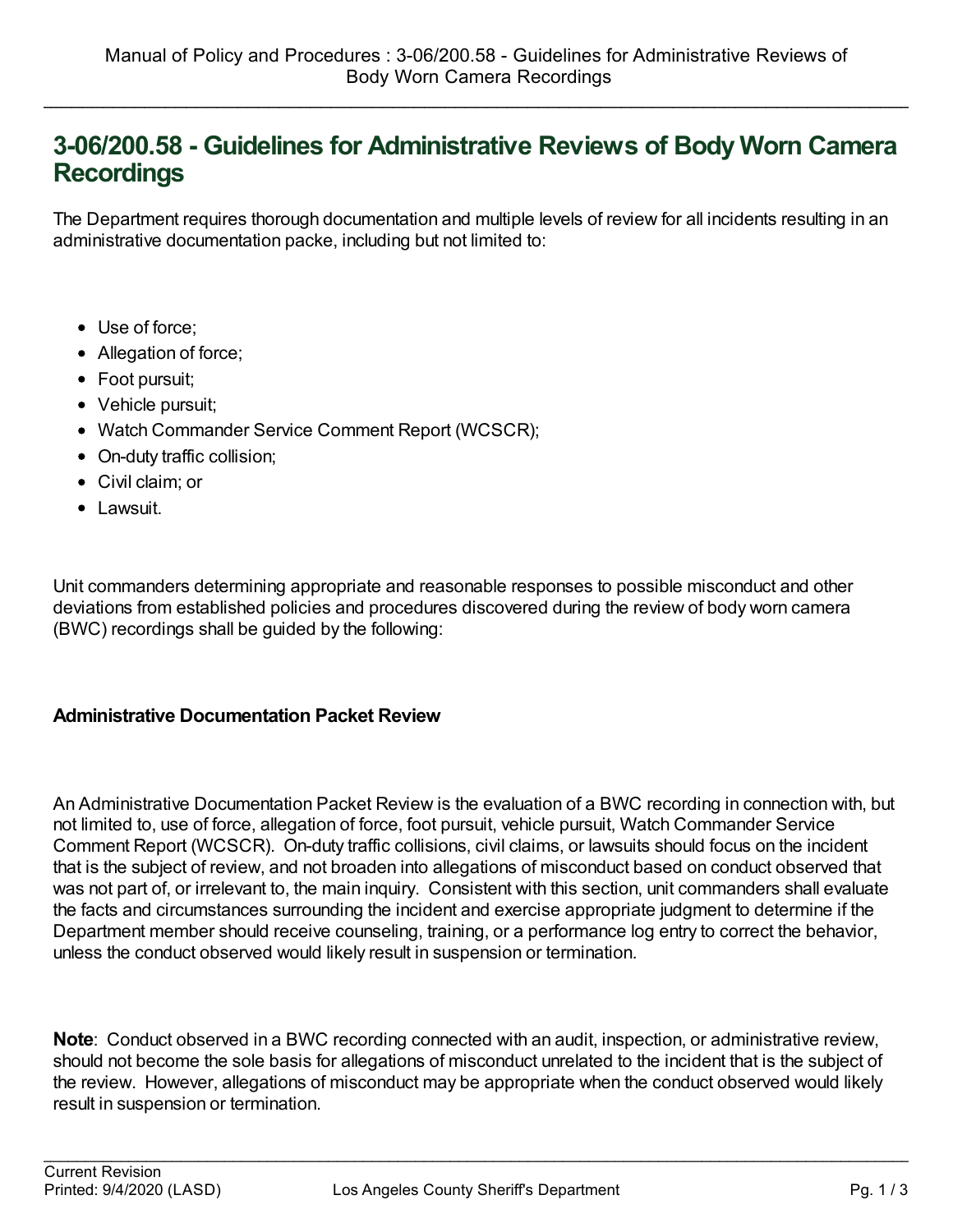When supervisory and management personnel conduct audits, inspections, or reviews of BWC recordings and discover activity that may constitute misconduct, the Department member's actions in the BWC recordings alone should not result in the initiation of an administrative investigation. Rather, the member should receive counseling, training, or a performance log entry to alert them and correct their behavior. However, the foregoing does not apply where the activity discovered would likely result in suspension or termination.

#### **False and/or Misleading Statement Complaints/Allegations**

If the Department intentionally withholds a BWC recording from a Department member before they are required to submit to an interview or complete an official report, the withheld BWC recording will not be used as the sole basis for the Department's initiation of a complaint or allegation against the Department member for making a false and/or misleading statement unless the Department can otherwise establish that the Department member made an intentionally false material statement. When considering allegations of false and/or misleading statements in any case involving a BWC recording, the Department will consider the materiality of the discrepancy and factors that are reasonably likely to affect the Department member's memory including the stress caused by the incident, the time elapsed between the incident and the interview, and fatigue.

The Department will also take into account that a BWC recording may not include the full incident, the context of the incident known or understood by the Department member at the time, the precise viewpoint or perspective of the Department member, or what the Department member heard.

**Note:** It is not the intent of the Department to initiate complaints or additional allegations of false and/or misleading statements for discrepancies between a Department member's memory of an incident and what is on the BWC recording unless there is a material discrepancy.

#### **Unintentionally Recorded Personal Communications**

In the event an employee's personal communication is recorded, the personal communication will not be used to initiate an administrative investigation or used against an employee in the adjudication of a personnel complaint, or during any subsequent hearings, unless there is independent evidence or allegations of criminal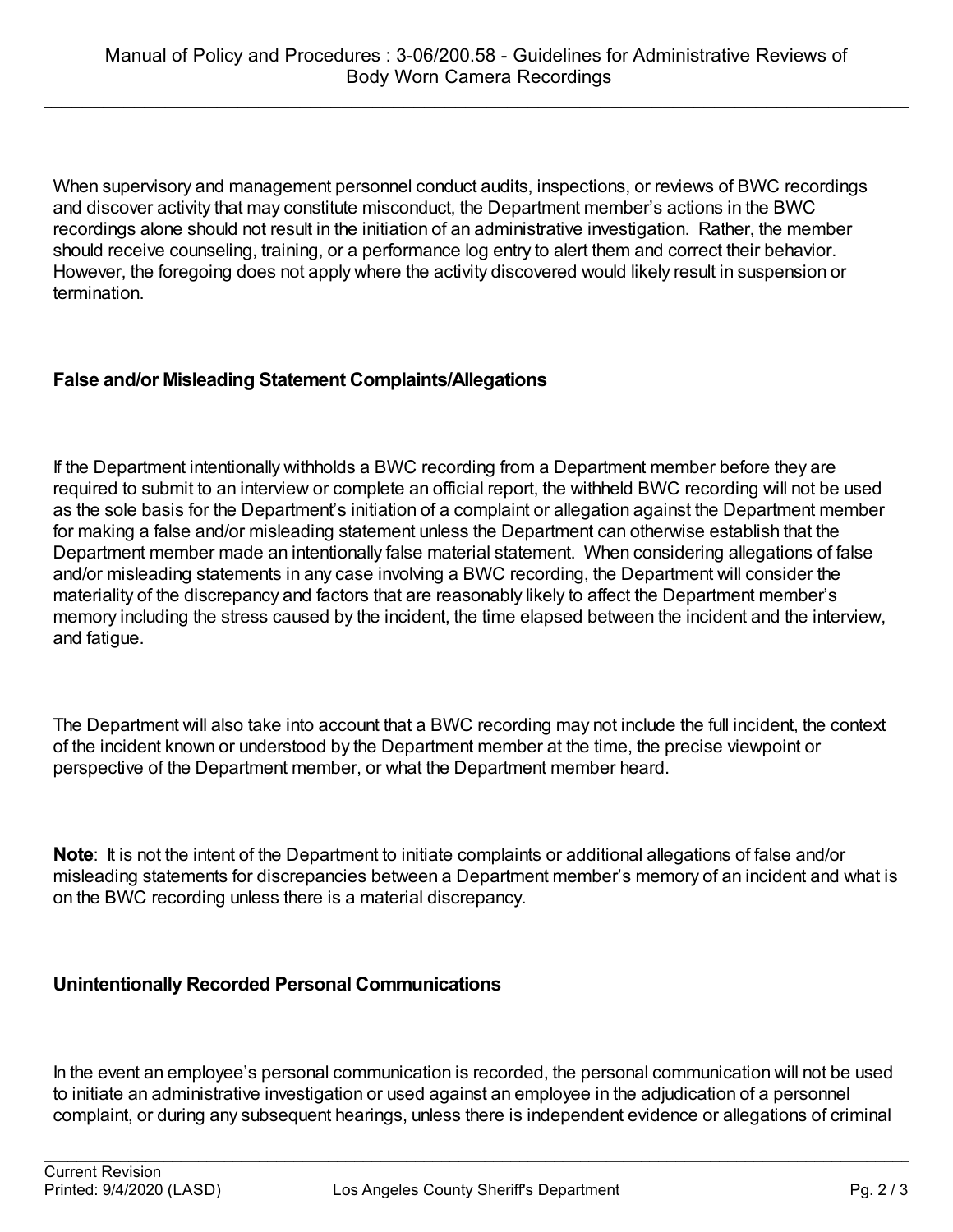conduct or misconduct that would likely result in suspension or termination that may be confirmed by the video.

#### **90-Day Transition Period**

During the first 90 days a member is assigned a BWC, following completion of training, unintentional deviations in policy and procedure in the use and deployment of a BWC will be considered training issues. During the transition period, Department employees should receive non-documented counseling and training only. Performance log entries should not be generated.

**Note**: This does not apply to intentional acts to circumvent Department policy and procedure, such as intentionally not activating a BWC when required, intentionally de-activating a BWC prior to completion of an incident, or disabling or tampering with a BWC. Such acts will not be considered a training issue within the 90-day transition period.

Upon completion of the 90-day transition period, Department members will be expected to be proficient in the use and deployment of the BWC. For corrective action after the transition period, unit commanders may use counseling, training, and performance log entries for unintentional deviations, in lieu of initiating an administrative investigation, unless an administrative investigation is deemed warranted due to the frequency of violations.

#### **Demonstrably False Allegations**

Consistent with Department policy, all allegations of misconduct initiated by a member of the public must be recorded on a Watch Commander Service Comment Report (WCSCR). However, when a BWC recording clearly establishes that an allegation of misconduct is false, the watch commander may terminate the WCSCR under the authority of "Watch Commander Discretion." The watch commander should mark the box; "Watch Commander has personal knowledge the complaint is false." The watch commander shall state in the memorandum they have reviewed the video and specifically why the video is the basis for the "false complaint" disposition.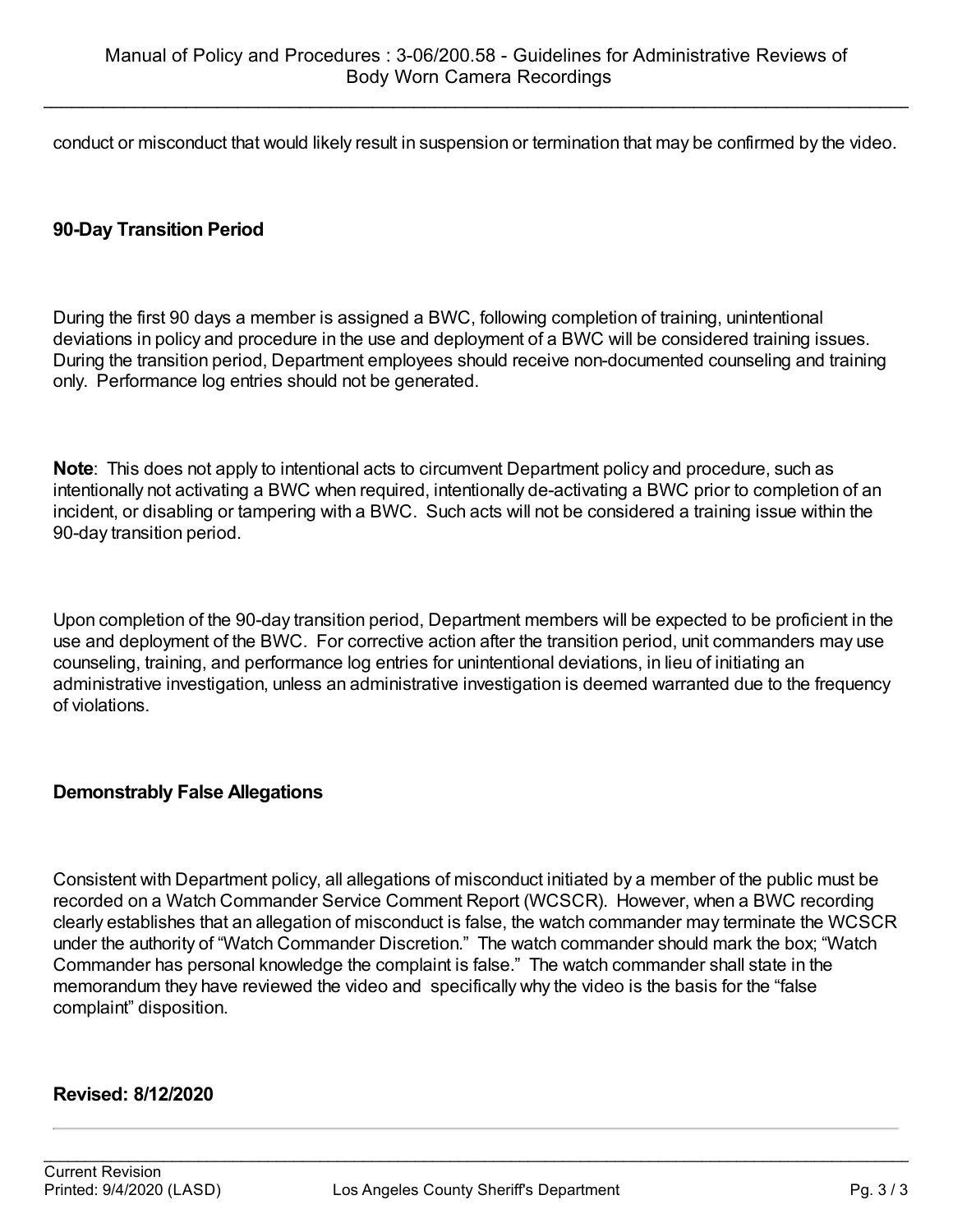## **3-06/200.60 - Training**

Body worn camera (BWC) recordings may be used for training purposes. Prior to the use of any BWC video for training, any involved Department member shall be given the opportunity to object to its viewing.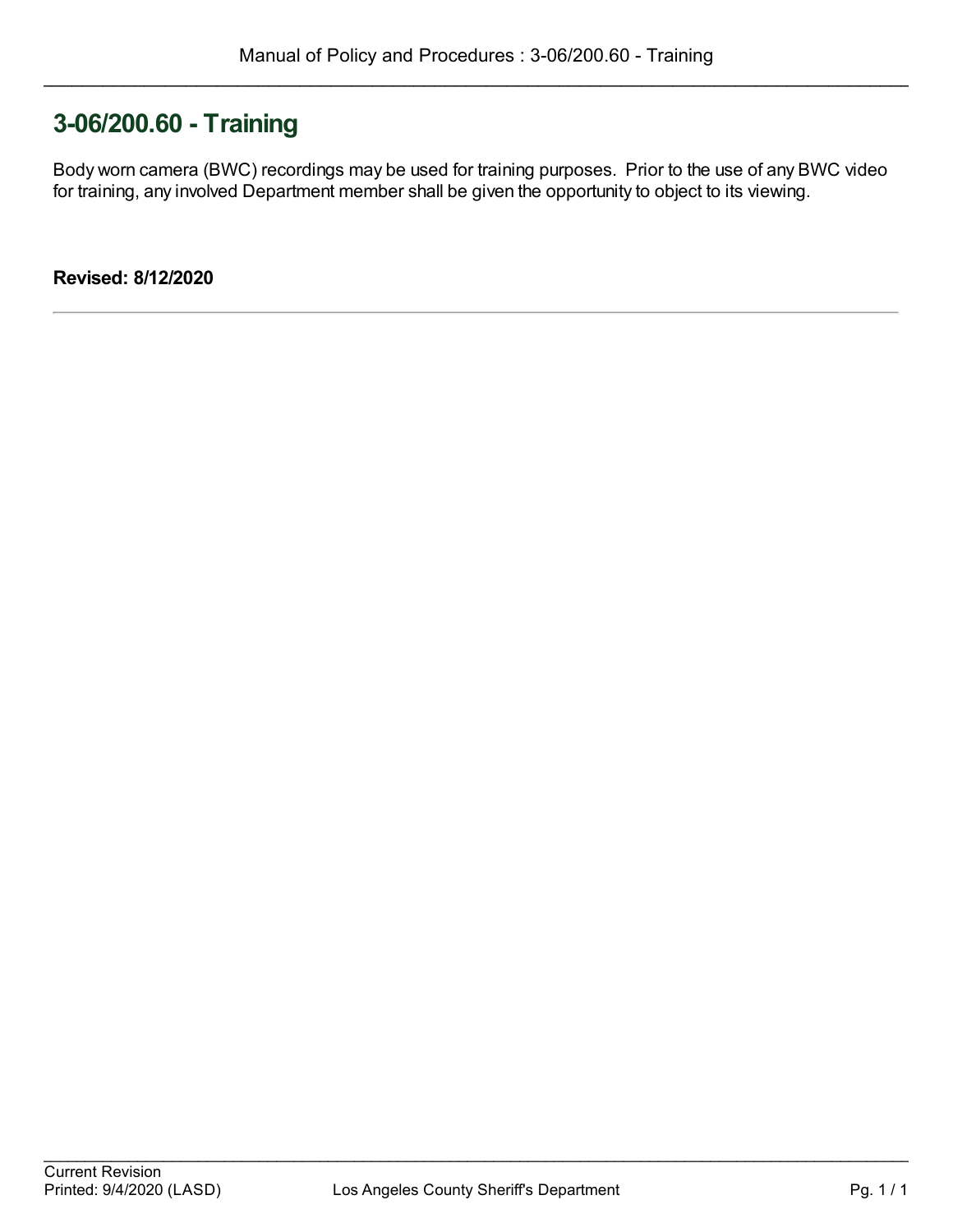# **3-06/200.63 - Supervisor Responsibilites**

Supervisors assigned to a unit with body worn camera (BWC) equipped personnel shall:

- Ensure that personnel assigned BWC equipment have completed Department-required training and are familiar with applicable policies and procedures;
- Conduct periodic inspections of personnel assigned BWC equipment and ensure the BWC is properly affixed to their uniforms and fully operable;
- Ensure members upload all BWC recordings at the end of their shifts;
- Review relevant BWC recordings prior to submitting any administrative reports (e.g. use of force, allegation of force, foot pursuit, vehicle pursuit, Watch Commander Service Comment Report, on-duty traffic collision, civil claim, or lawsuit);
- Perform field audits for compliance;
- Ensure personnel report all damaged BWC equipment to the Body Worn Camera Unit (BWCU) and ensure a replacement BWC is assigned to the Department member;
- Review relevant BWC recordings and documents when performing inspections and audits;
- Conduct daily inspections of all BWC docking equipment to ensure they are active;
- Inspect any BWC devices returned as inoperative;
- Conduct briefings on expectations, use, and maintenance of the BWC equipment and debrief BWC captured incidents of training value;
- Review deviations from BWC policy and procedures and take appropriate action;
- Review supervisor inspections regarding defective equipment, systems, and ensure necessary steps are taken to have them repaired; and
- Ensure inspections of sworn personnel assigned BWC's are being conducted and document such inspections in the watch commander log.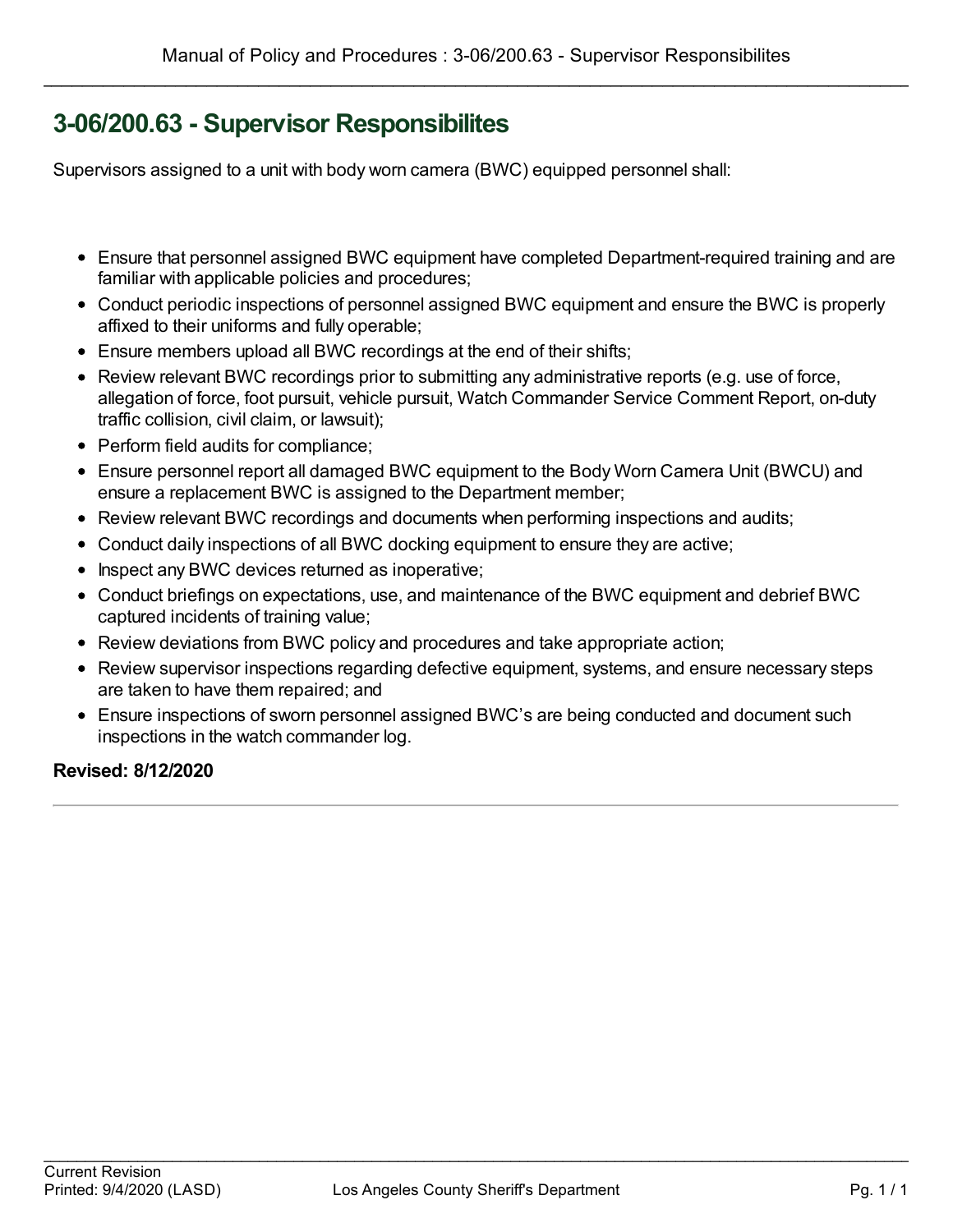# **3-06/200.65 - Unit Commander Responsibility**

Unit commanders are responsible for ensuring compliance with body worn camera (BWC) training, policies, and procedures by ensuring supervisors regularly monitor and inspect BWC equipment under their command.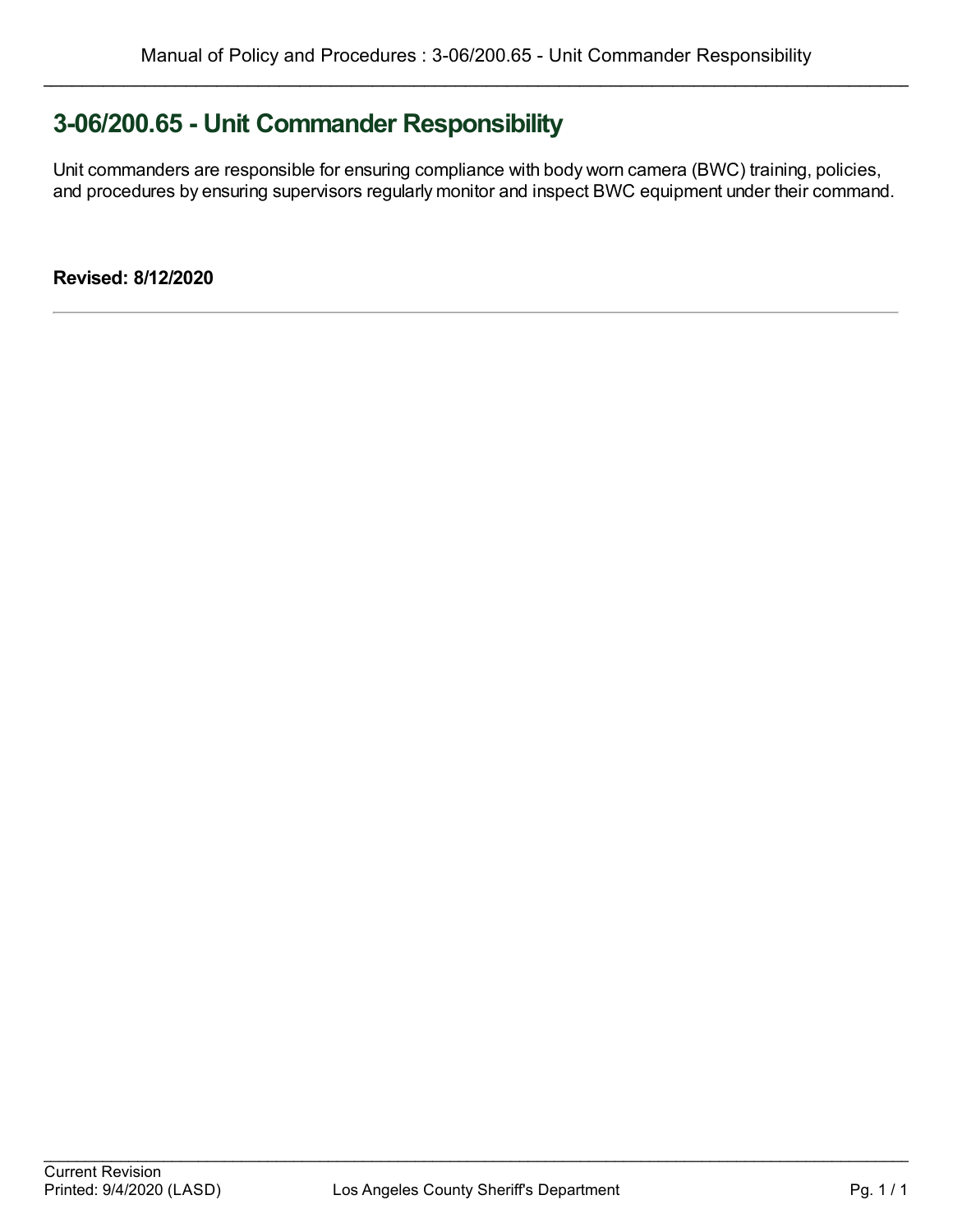# **3-06/200.68 - Body Worn Camera Unit Responsibilites**

The Body Worn Camera Unit (BWCU) is responsible for the Department's body worn camera (BWC) program, including all associated equipment, software, BWC smartphones and the Digital Evidence Management System (DEMS). The BWCU will be responsible for:

- Issuing all BWC equipment;
- All training related to the BWC program;
- Coordinating warranty service and maintenance through Department-approved vendor;
- Providing technical assistance;
- Acting as subject matter experts;
- Coordinating the replacement of inoperable, malfunctioning, or damaged equipment and/or systems;
- Conducting system compliance audits;
- Conducting annual command inspections;
- Any Public Records Act request as it relates to BWC video records;
- Any redaction of BWC video records for public release;
- Providing access to users of DEMS;
- Fulfilling requests for any BWC records in furtherance of any investigation;
- Providing statistical and analytical support for BWC and DEMS;
- Category 3 use of force on-screne upload, file restriction, and forensic review.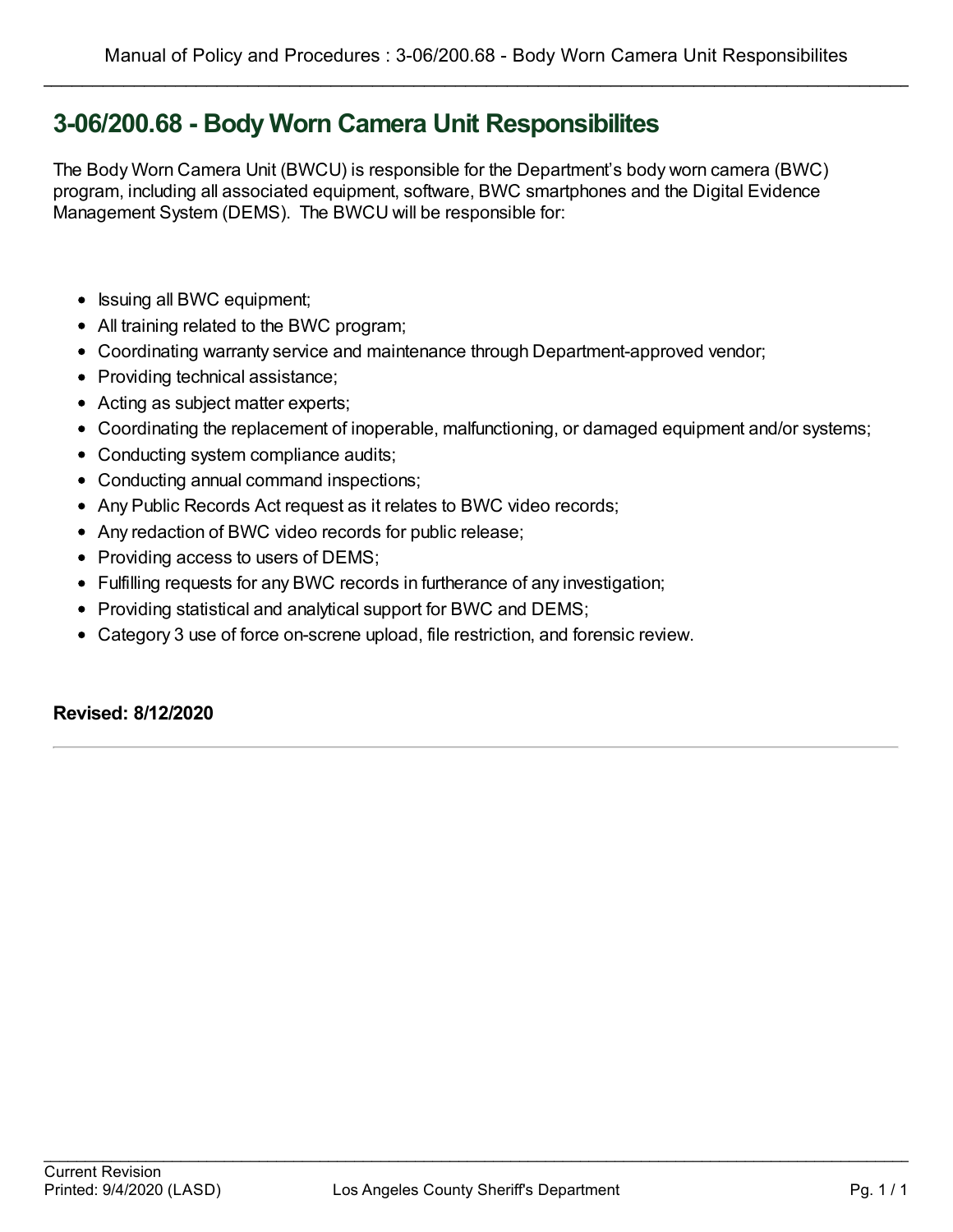# **3-06/200.70 - Digital Evidence Management System (DEMS)**

The Digital Evidence Management System (DEMS) is the Department's official repository for body worn camera (BWC) digital evidence. The DEMS system tracking will be the official record of digital evidence chain-of-custody. The Property, Evidence and Laboratory Information Management System (PRELIMS) will continue to be the system for tracking physical evidence, including physical media which stores digital files.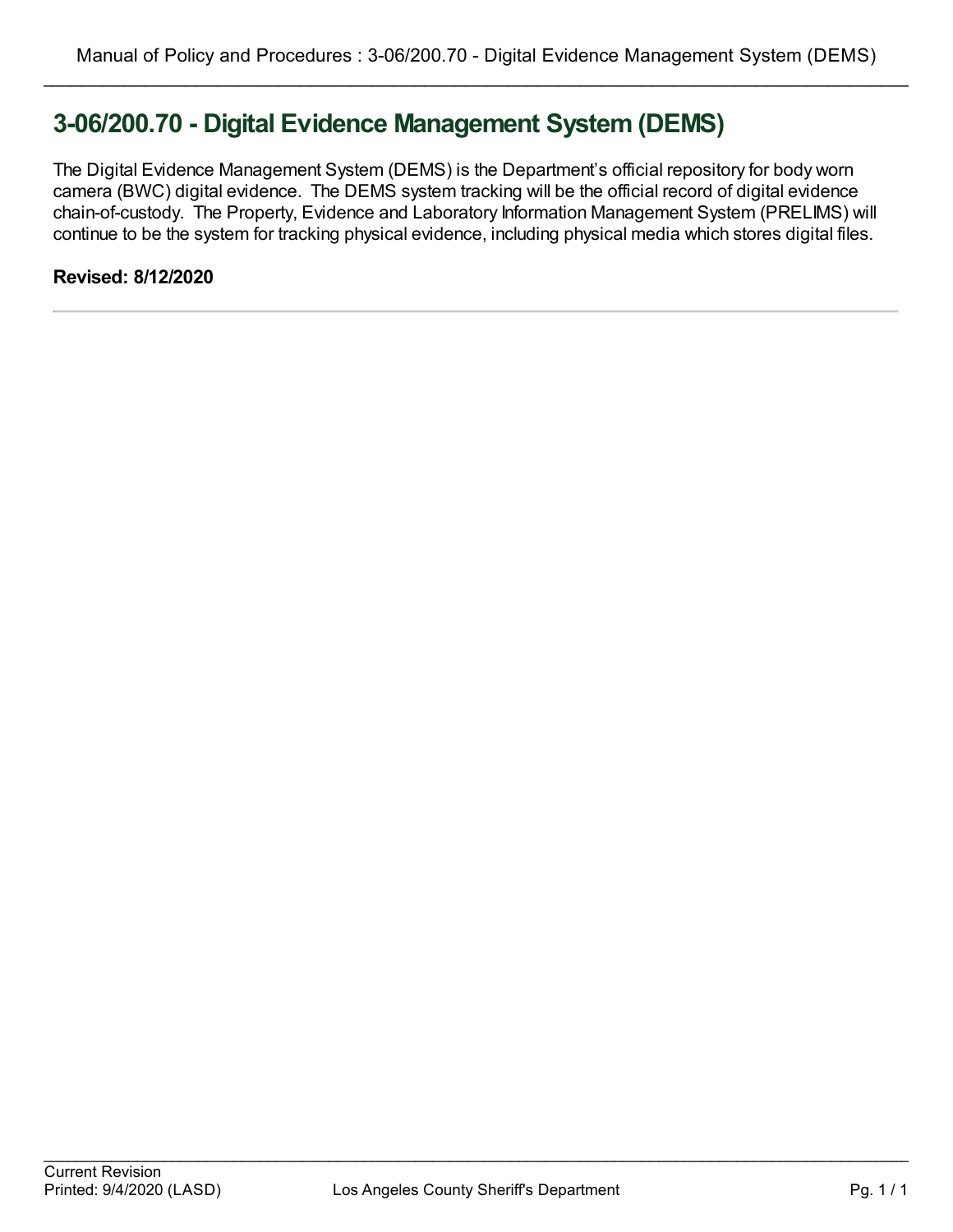# **3-06/200.73 - Retention**

All body worn camera (BWC) records will be stored by the cloud-based Digital Evidence Management System (DEMS) from the manufacturers for the term of the contract using the following criteria:

- All recordings shall be retained for a minimum period of three years;
- Recordings associated with an URN number and a statistical code which represents a 9 retention, shall be held for 9 years; and
- Recordings associated with an URN number and a statistical code which represents a 0 retention shall be held indefinitely.

With respect to any incident that requires administrative documentation including, but not limited to, a traffic collision, employee injury, use of force, allegation of force, Watch Commander Service Comment Report (WCSCR), vehicle pursuit, foot pursuit, civil claim, or damage to property, the involved supervisors are responsible for adding the categorization of "Administrative Hold" for the concerned BWC records in the DEMS.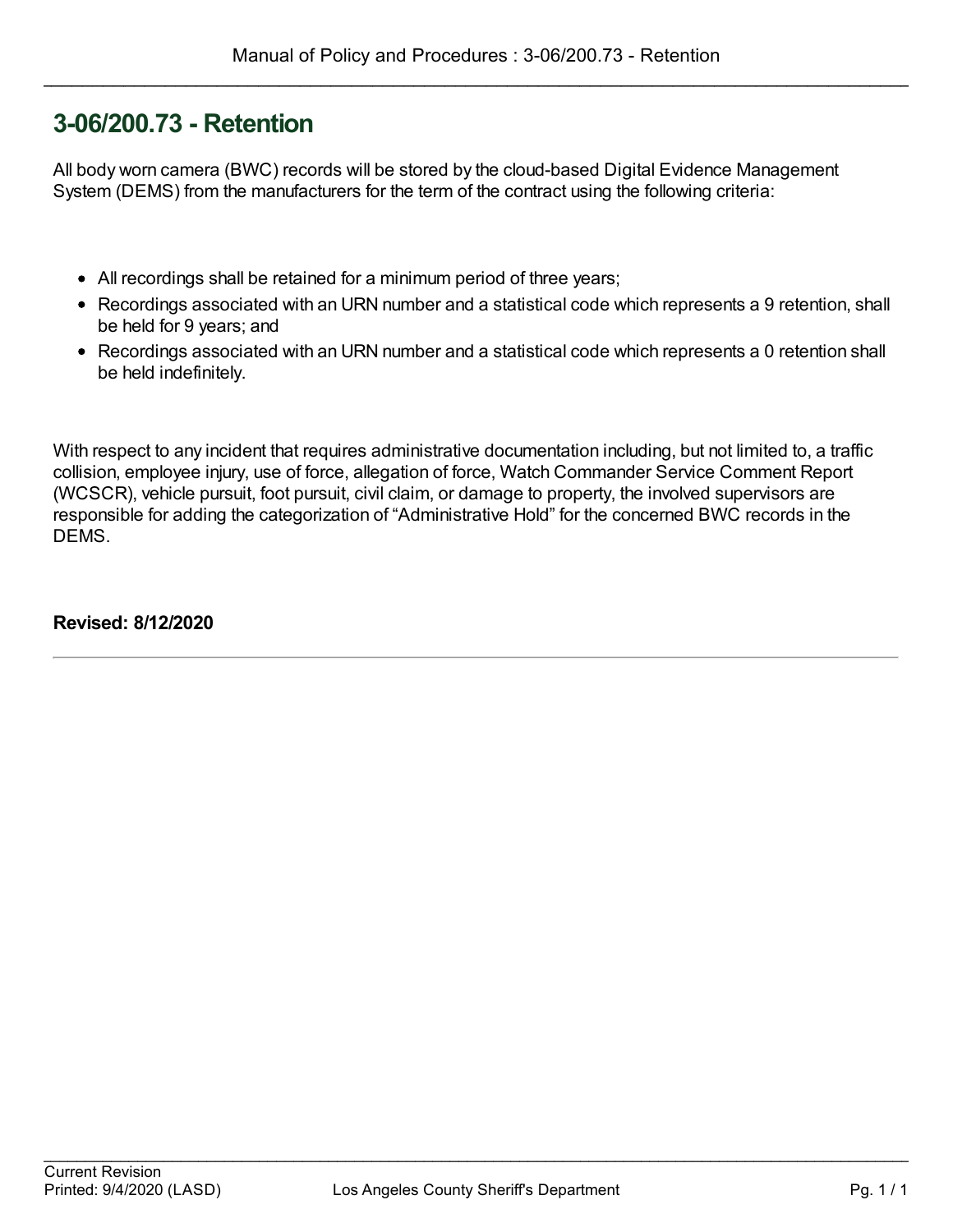# **3-06/200.75 - Public Release of Critical Incidents**

Consistent with statutory law but notwithstanding other policy provisions, the Department shall retain the sole discretion to publicly release any portion of body worn camera (BWC) recordings upon the approval of the Sheriff, or his designee, under any of the following conditions:

- The release of any portion of such BWC recordings may assist with the furtherance of an ongoing investigation; and/or
- The release of any portion of such BWC recordings may serve to dispel erroneous or inaccurate information in the public domain or may otherwise serve to educate the public without interfering with any ongoing investigation.

Nothing in this section shall be considered a waiver of any statutory provisions or otherwise require the public release of any portion of any BWC recording or other materials not released under such terms.

In response to any written request under the California Public Records Act (PRA), BWC video and audio recordings of any critical incident (defined below) shall be subject to release unless any of the following conditions apply:

- If the release of any such recording(s) would substantially interfere with an active criminal or administrative investigation, disclosure may be delayed for up to forty-five calendar days after the date the Department knew or reasonably should have known about the critical incident. If such delay is asserted, the Department shall provide the requester with a written response specifying the basis for the delay and an estimated date for disclosure;
- If after the forty-five days it is determined the release of such recording(s) would continue to substantially interfere with an active criminal or administrative investigation, disclosure may be further delayed up to one year with written notice to the requester of the specific basis for the further delay and an estimated date for disclosure;
- Any delay beyond a total of one year must be supported by clear and convincing evidence that release of the recording(s) would substantially interfere with an active criminal or administrative investigation. The requester shall promptly be provided with a written response setting forth the specific basis for the determination that the interest in preventing interference with an active investigation outweighs the public's interest in disclosure, as well as an estimated date for release. Such delay shall be reassessed every thirty days with ongoing written notice to the requester; or
- If, at any time, it is determined that, based on the facts and circumstances depicted in any recording, that the public interest in withholding such recording clearly outweighs the public interest in disclosure due to a violation of the reasonable expectation of privacy of any subject depicted in the recording, the requester shall be promptly provided with written notice of the specific basis for the expectation of privacy and the public interest served by withholding the recording.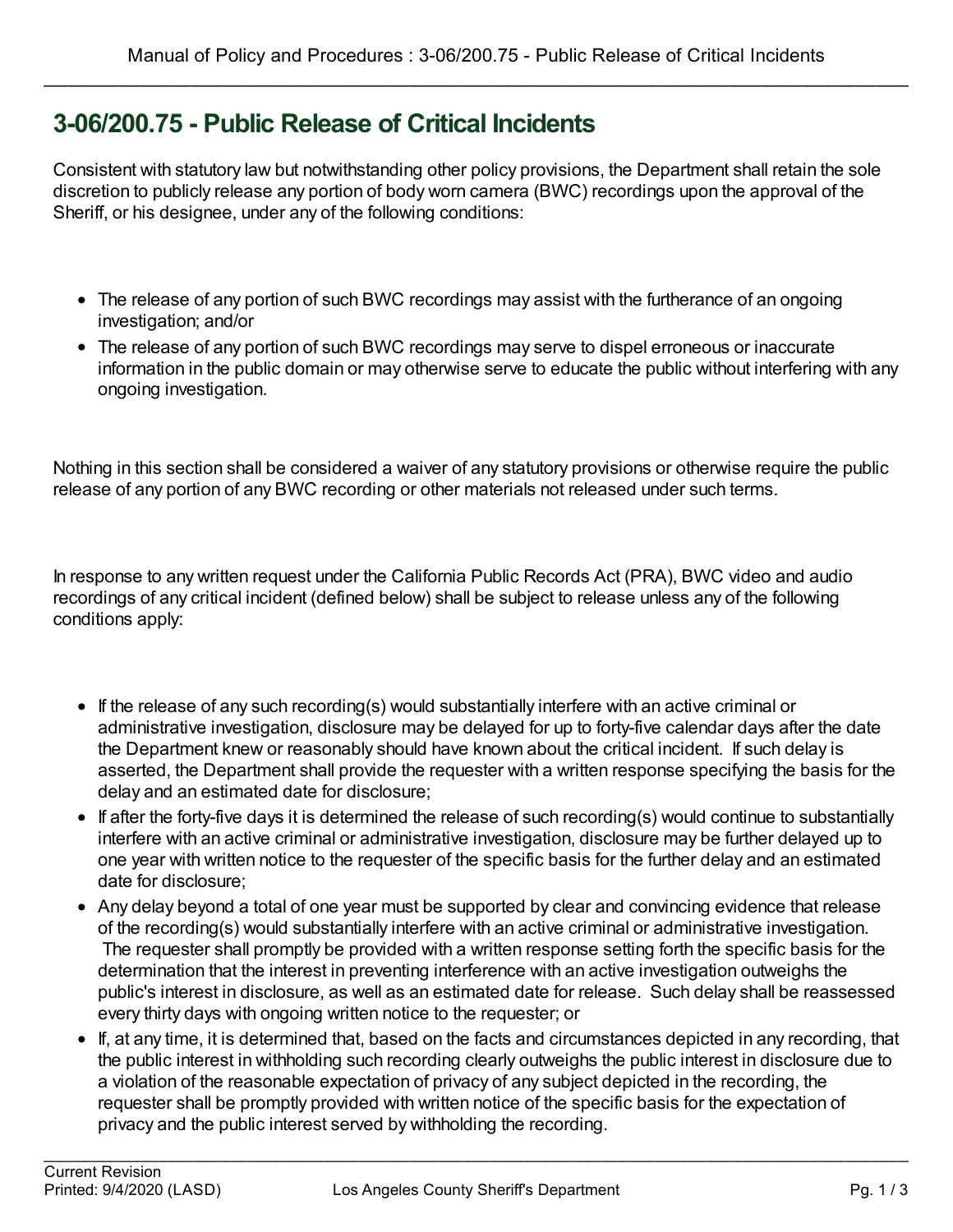The Department may use redaction technology to blur or distort images or audio in order to obscure specific portions of the recording in order to protect the privacy interest of any subject depicted in the recording.

Where a recording is withheld from the public because the reasonable expectation of privacy of a subject depicted in the recording cannot be adequately protected through the use of redaction technology and that interest outweighs the public interest in disclosure, the recording (redacted or unredacted) may nonetheless be disclosed (subject to any applicable delays), upon written request, if so doing does not pose an unreasonable threat to, or endanger the lives of, the peace officers or any person depicted therein, of any of the following:

- The subject of the recording whose privacy is to be protected, or his or her authorized representative;
- The parent or legal guardian of any minor whose privacy is to be protected; or
- The heir, beneficiary, designated immediate family member or authorized legal representative or guardian of the deceased person whose privacy is to be protected;

For purposes of this policy, video and audio recordings of any critical incident shall include any of the following:

- Any incident involving the discharge of a firearm at a person by a Department member;
- Any incident involving a strike with an impact weapon or projectile to the head or neck of a person by a Department member;
- Any incident in which the use of force by a Department member against a person results in death or great bodily injury, including, but not limited to, loss of consciousness, concussion, bone fracture, protracted loss or impairment of function of any bodily member or organ, a wound requiring extensive suturing, or serious disfigurement; and/or
- The death of any arrestee or detainee in custody.

#### **Notifications**

Absent exigent circumstances, reasonable attempts shall be made to notify the following individuals or entities prior to the release of video:

• Department members depicted in the video and/or significantly involved in the use of force;